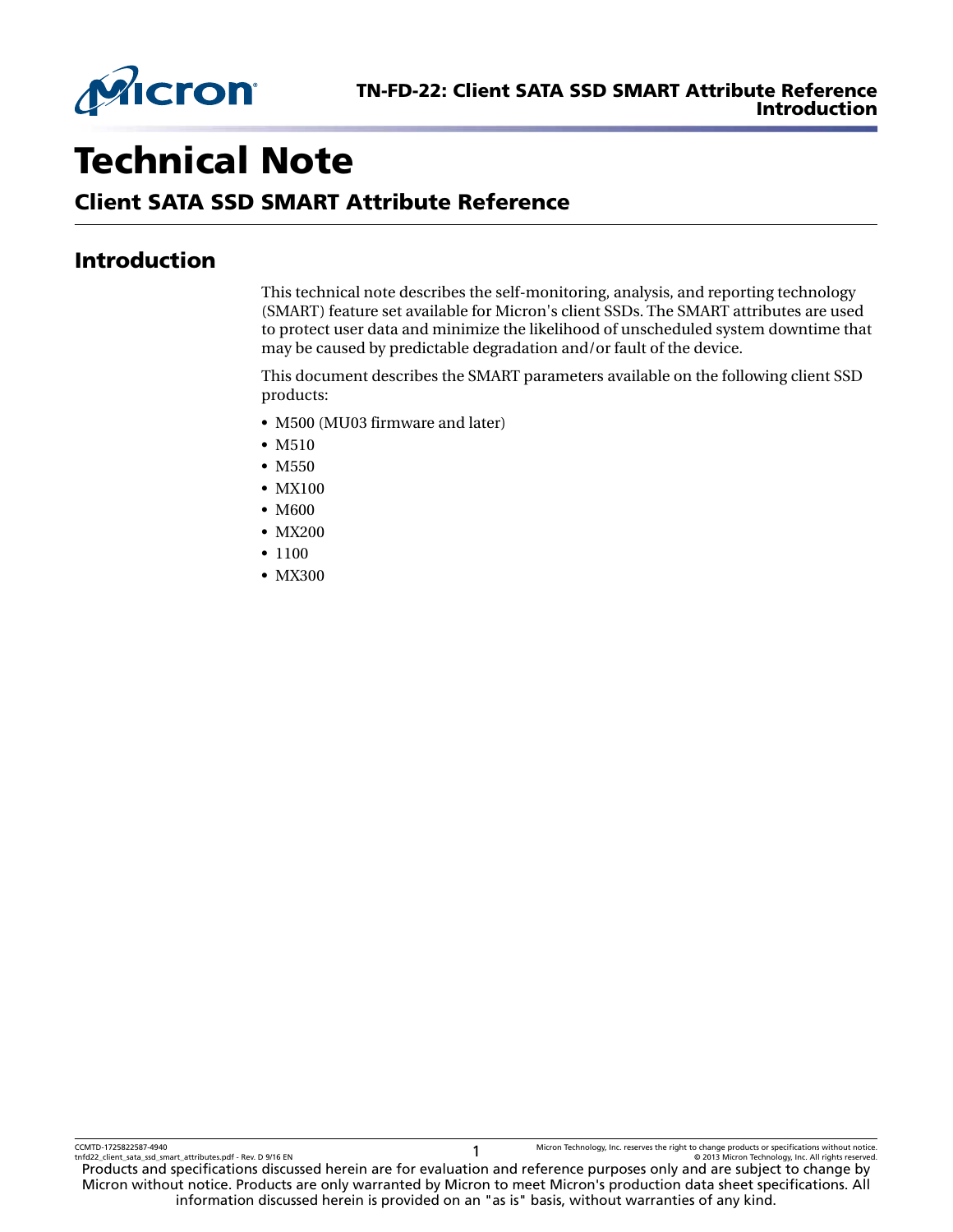

# SMART Attribute Definitions

#### Table 1: SMART Attribute Definitions

| ID (Dec) | ID (Hex)         | <b>Description</b>                               |
|----------|------------------|--------------------------------------------------|
| 1        | 01h              | Raw read error rate                              |
| 5        | 05h              | <b>Reallocated NAND block count</b>              |
| 9        | 09h              | Power-on hours count                             |
| 12       | 0Ch              | Power cycle count                                |
| 171      | <b>ABh</b>       | Program fail count                               |
| 172      | ACh              | Erase fail count                                 |
| 173      | <b>ADh</b>       | Average block erase count                        |
| 174      | AEh              | Unexpected power-loss count                      |
| 180      | B4h              | Unused reserve (spare) NAND blocks               |
| 183      | B7h              | SATA interface downshift                         |
| 184      | B8h              | Error correction count                           |
| 187      | <b>BBh</b>       | Reported uncorrectable errors                    |
| 194      | C <sub>2</sub> h | Enclosure temperature                            |
| 196      | C4h              | Reallocation event count                         |
| 197      | C5h              | Current pending ECC count                        |
| 198      | C <sub>6</sub> h | SMART offline scan uncorrectable error count     |
| 199      | C <sub>7</sub> h | Ultra-DMA CRC error count                        |
| 202      | CAh              | Percent lifetime remaining                       |
| 206      | CEh              | Write error rate                                 |
| 210      | D <sub>2</sub> h | Successful RAIN recovery count                   |
| 246      | F6h              | Cumulative host sectors written                  |
| 247      | F7h              | Number of NAND pages of data written by the host |
| 248      | F8h              | Number of NAND pages written by the FTL          |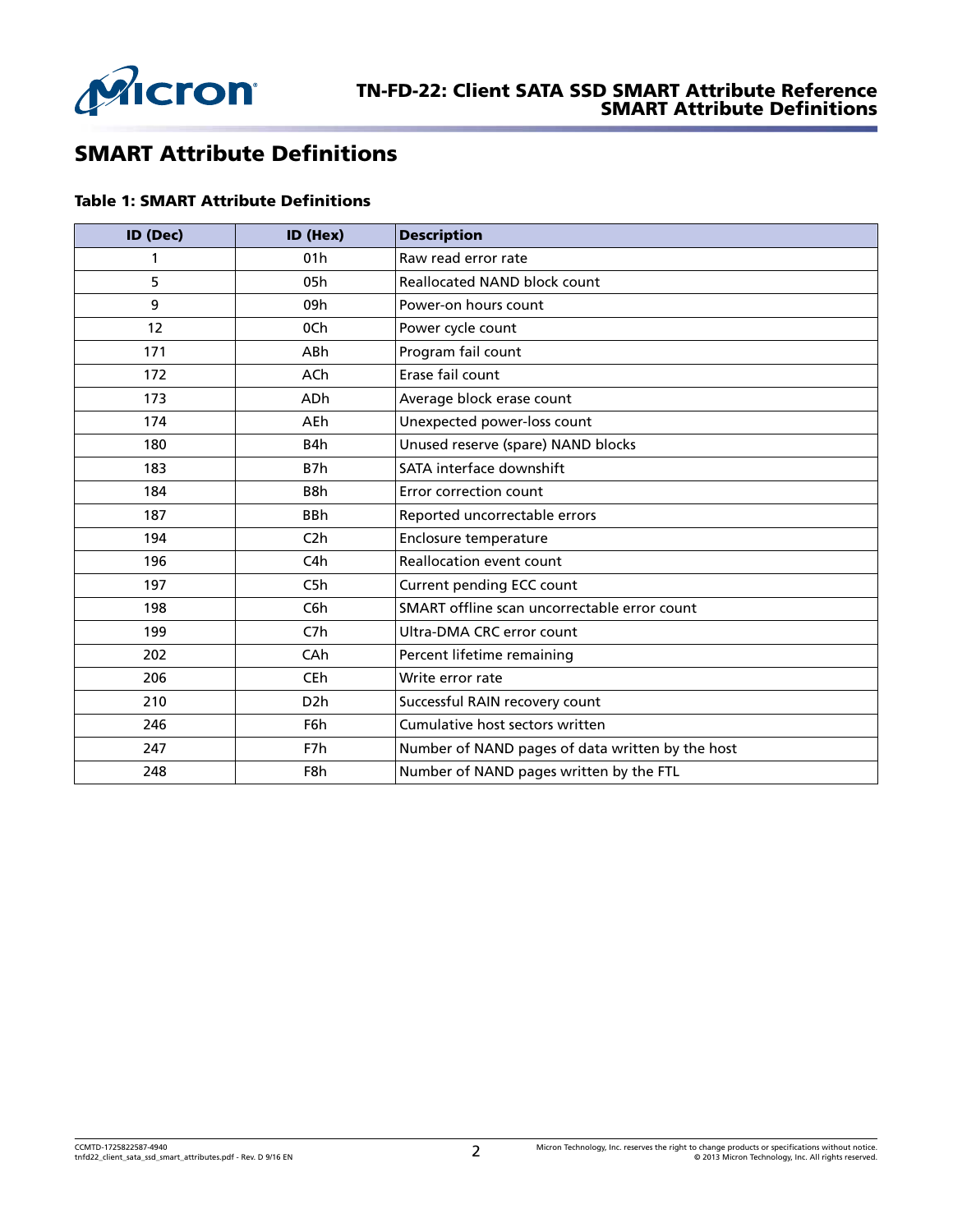<span id="page-2-0"></span>

# SMART Attribute Threshold Description

The SMART attributes that use non-zero threshold values in some of Micron's client SSDs are described in this section.

#### Table 2: SMART Attribute ID 5: Reallocated NAND Block Count

| <b>Applicable Products</b> | <b>Applicable Firmware Revisions</b> | Threshold <sup>1</sup> | <b>Advisory/Warranty</b> |
|----------------------------|--------------------------------------|------------------------|--------------------------|
| M600 SSD                   | MU02 and later                       | 0Ah                    | Advisory                 |
| MX200 SSD                  | MU02 and later                       | 0Ah                    | Advisory                 |
| 1100 SSD                   | All                                  | 0Ah                    | Advisory                 |
| MX300 SSD                  | All                                  | 0Ah                    | Advisory                 |

Note: 1. A threshold trip can occur when the SSD is approaching design tolerances for reallocation events. If reallocation event tolerances are reached, the device may enter a readonly mode.

#### Table 3: SMART Attribute ID 202: Percent Lifetime Remaining

| <b>Applicable Products</b> | <b>Applicable Firmware Revisions</b> | Threshold <sup>1</sup> | <b>Advisory/Warranty</b> |
|----------------------------|--------------------------------------|------------------------|--------------------------|
| M600 SSD                   | MU02 and later                       | 01 <sub>h</sub>        | Advisory                 |
| MX200 SSD                  | MU02 and later                       | 01 <sub>h</sub>        | Advisory                 |
| 1100 SSD                   | All                                  | 01 <sub>h</sub>        | Advisory                 |
| MX300 SSD                  | All                                  | 01 <sub>h</sub>        | Advisory                 |

Note: 1. A threshold trip can occur when the SSD has reached the end of its designed media endurance. The device may continue to function beyond this point, but data retention specifications may no longer apply.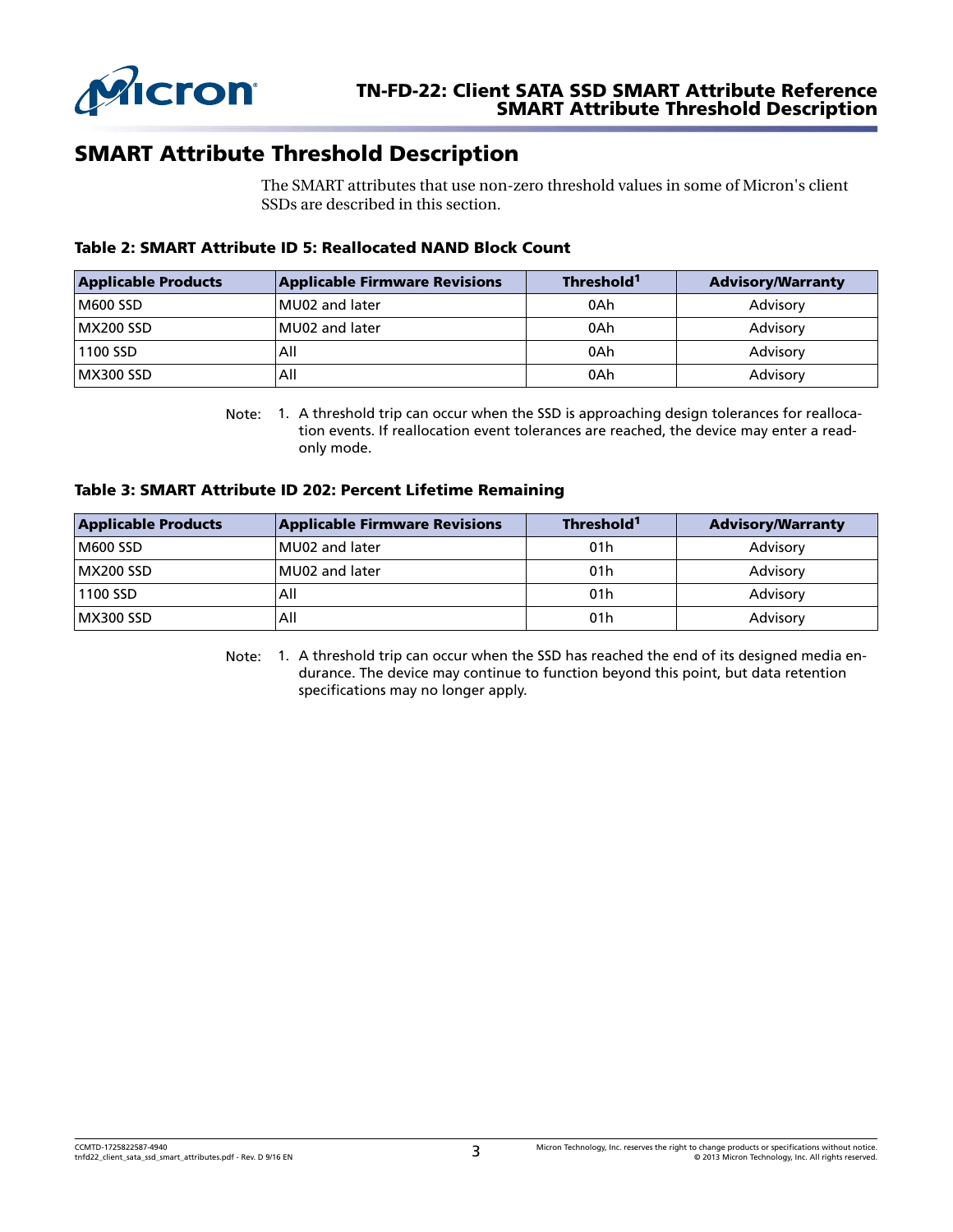

# SMART ID 1 (01h): Raw Read Error Rate

## Current Value (8 bits)

This value is the total number of correctable and uncorrectable ECC error events divided by the total host pages read over the life of the drive.

$$
V_C = 100 - \left(\frac{E_C + E_U}{H_P}\right)100
$$

Where:

 $E_C$  = Total number of correctable errors

 $E_{U}$  = Total number of uncorrectable errors

 $H<sub>P</sub>$  = Total number of NAND pages read by the host

ECC errors occurring while reading non-user data will still contribute to this rate.

#### Worst Value (8 bits)

The worst value of this field is the lowest value of the Current Value field calculated over the life of the drive, always between 1% and 100% (01h to 64h).

#### Raw Data (48 bits)

This data field holds the raw sum of correctable and uncorrectable ECC error events over the life of the drive. This value will saturate at FFFFFFFFh.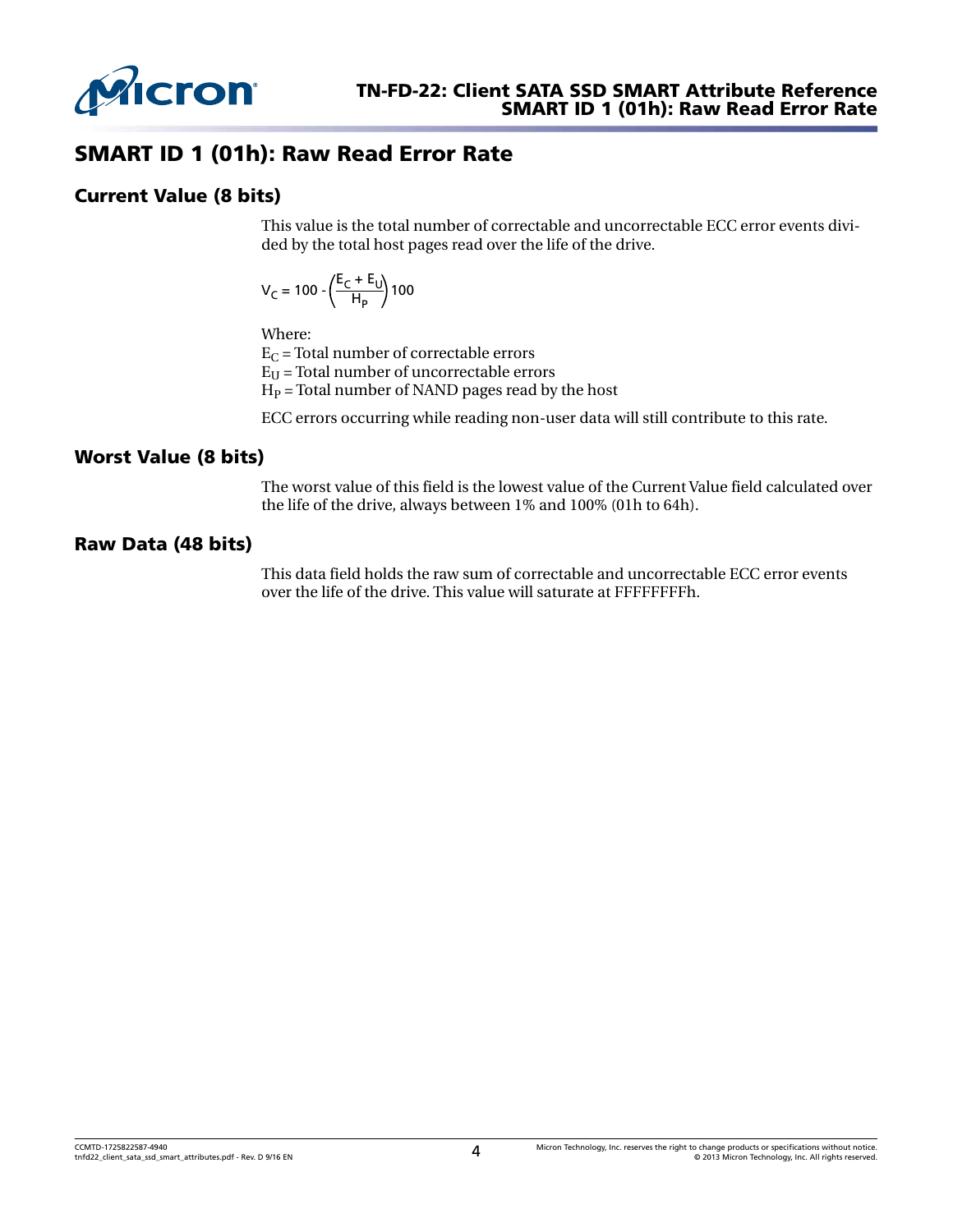

# SMART ID 5 (05h): Reallocated NAND Block Count

## Current Value (8 bits)

This value is calculated as:

$$
V_C = 100 \cdot \left(\frac{B_R}{B_T}\right)100
$$

Where:

 $B_R$  = Number of all retired blocks  $B_T$  = The bad block threshold to enter WP mode

## Worst Value (8 bits)

This field contains the value of the Current Value field.

## Raw Data (48 bits)

Represents the total number of reallocated NAND blocks due to grown bad blocks.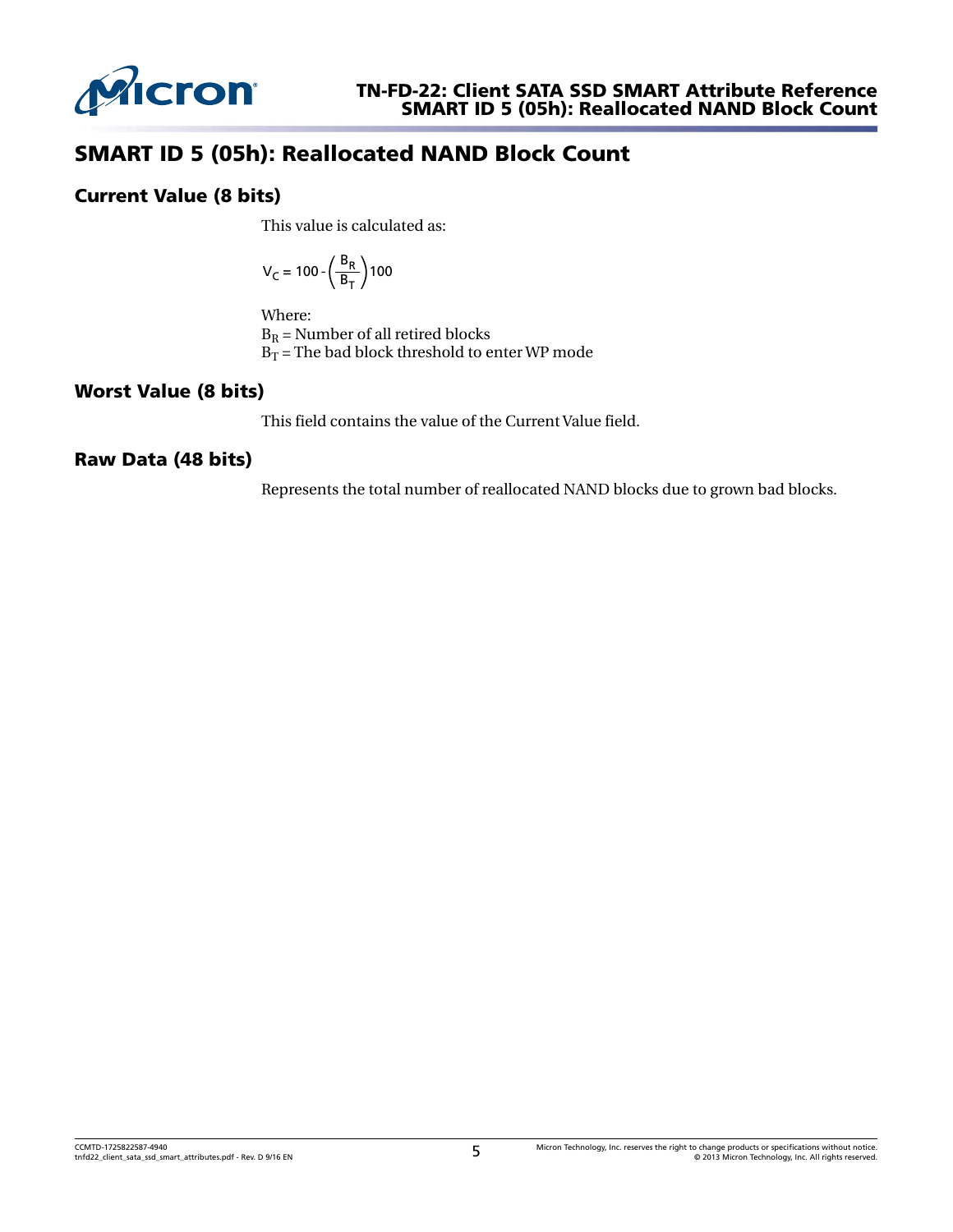

# SMART ID 9 (09h): Power-On Hours Count

## Current Value (8 bits)

This value is hard-coded to 100% (64h).

## Worst Value (8 bits)

This value is hard-coded to 100% (64h).

#### Raw Data (48 bits)

This value gives the raw number of hours that the drive has been under power (online) over its lifetime.

This attribute shall increment for each hour in the following link power state:

• SATA PHYRDY (Link Active)

This attribute may not increment for each hour in the following link power states:

- SATA Partial
- SATA Slumber
- SATA Device Sleep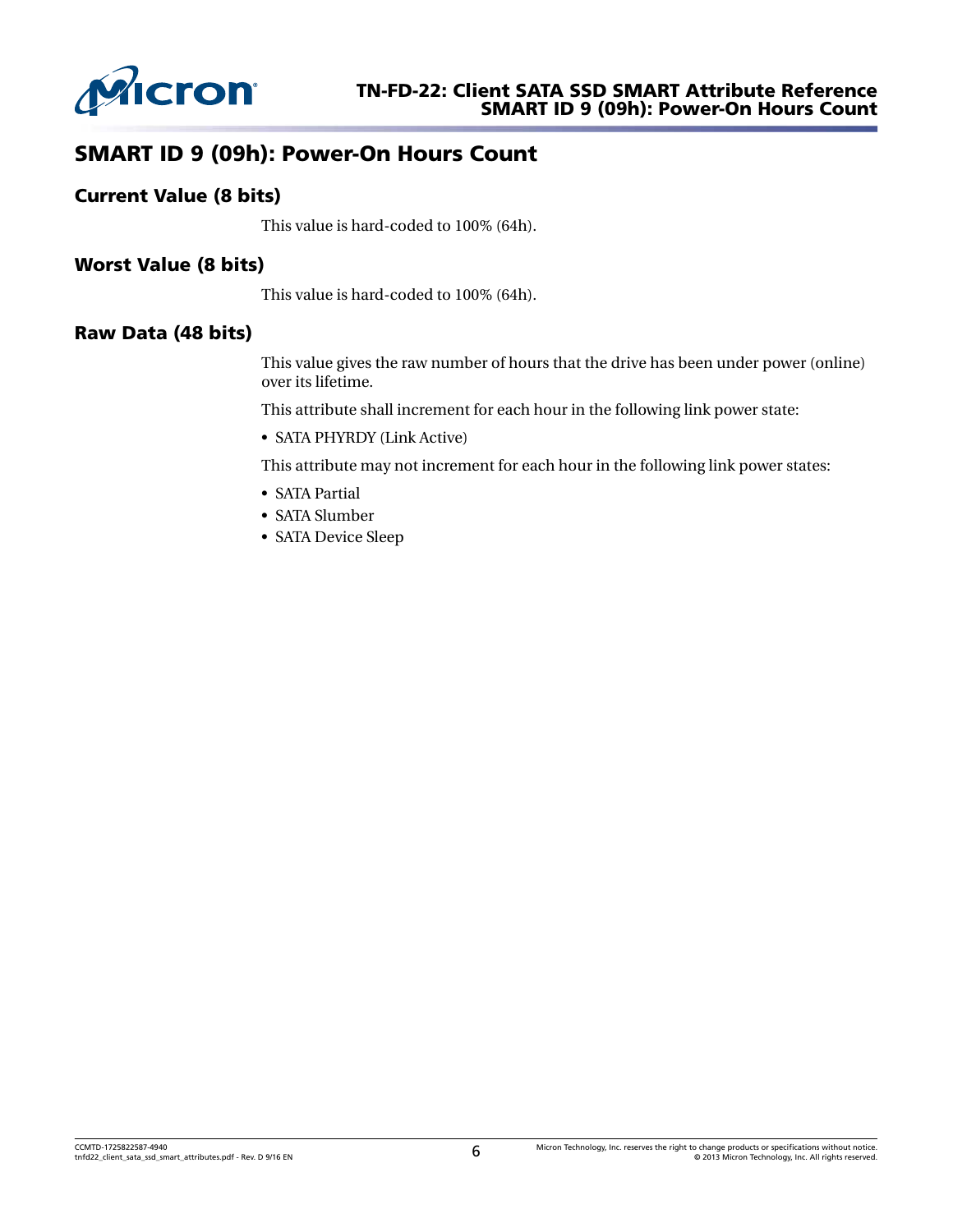

# SMART ID 12 (0Ch): Power Cycle Count

## Current Value (8 bits)

This value is hard-coded to 100% (64h).

## Worst Value (8 bits)

This value is hard-coded to 100% (64h).

#### Raw Data (48 bits)

This value gives the raw number of power-cycle events experienced over the life of the drive.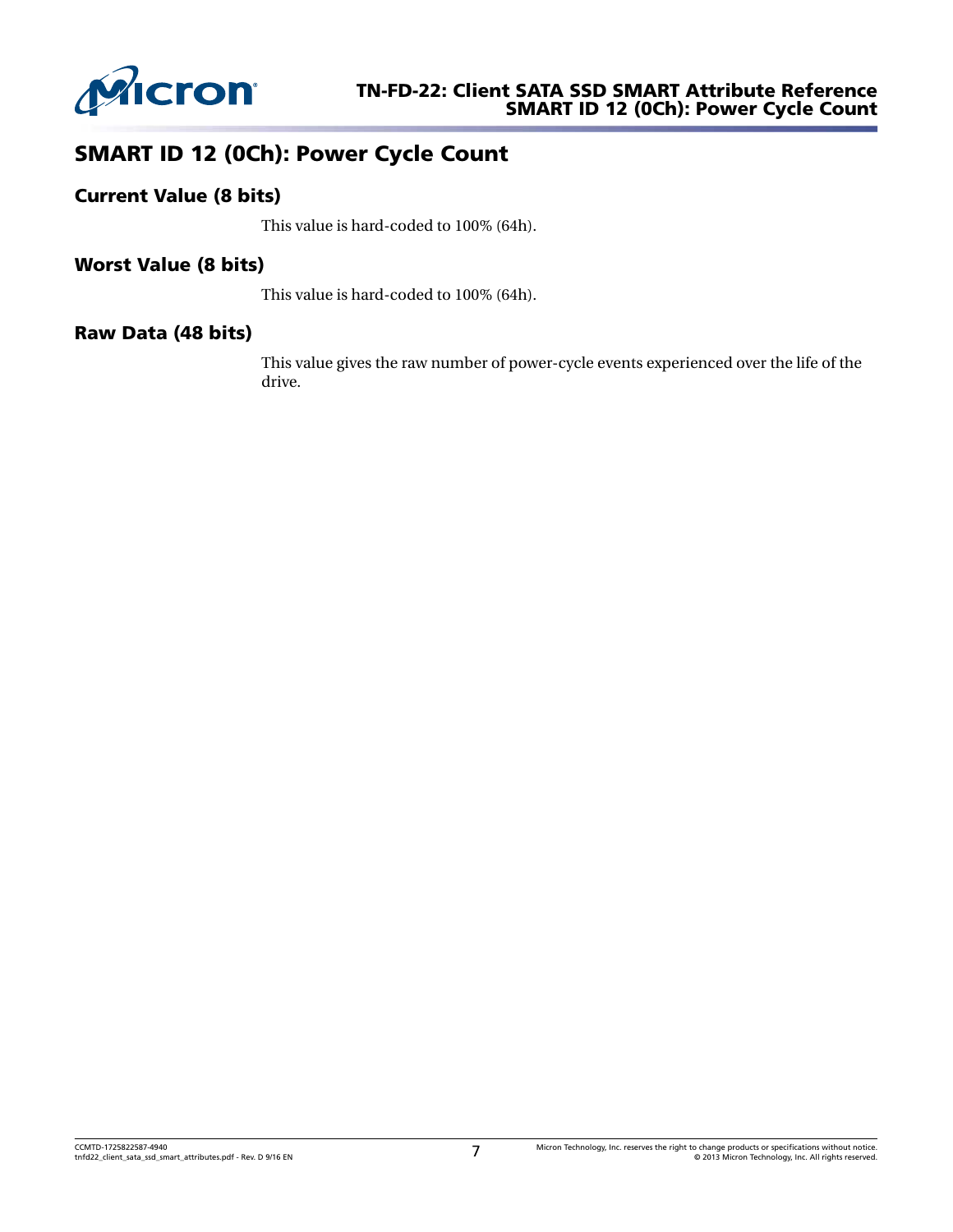

# SMART ID 171 (ABh): Program Fail Count

#### Current Value (8 bits)

This value is calculated as:

$$
V_{C} = 100 - \left(\frac{F_{P}}{F_{P} + B_{R}}\right)100
$$

Where:

 $F_P$  = Total number of program fails  $B_R$  = Number of reserved blocks remaining

## Worst Value (8 bits)

This value is the lowest Current Value recorded over the life of the drive.

## Raw Data (48 bits)

This value contains the raw number of program failure events over the life of the drive.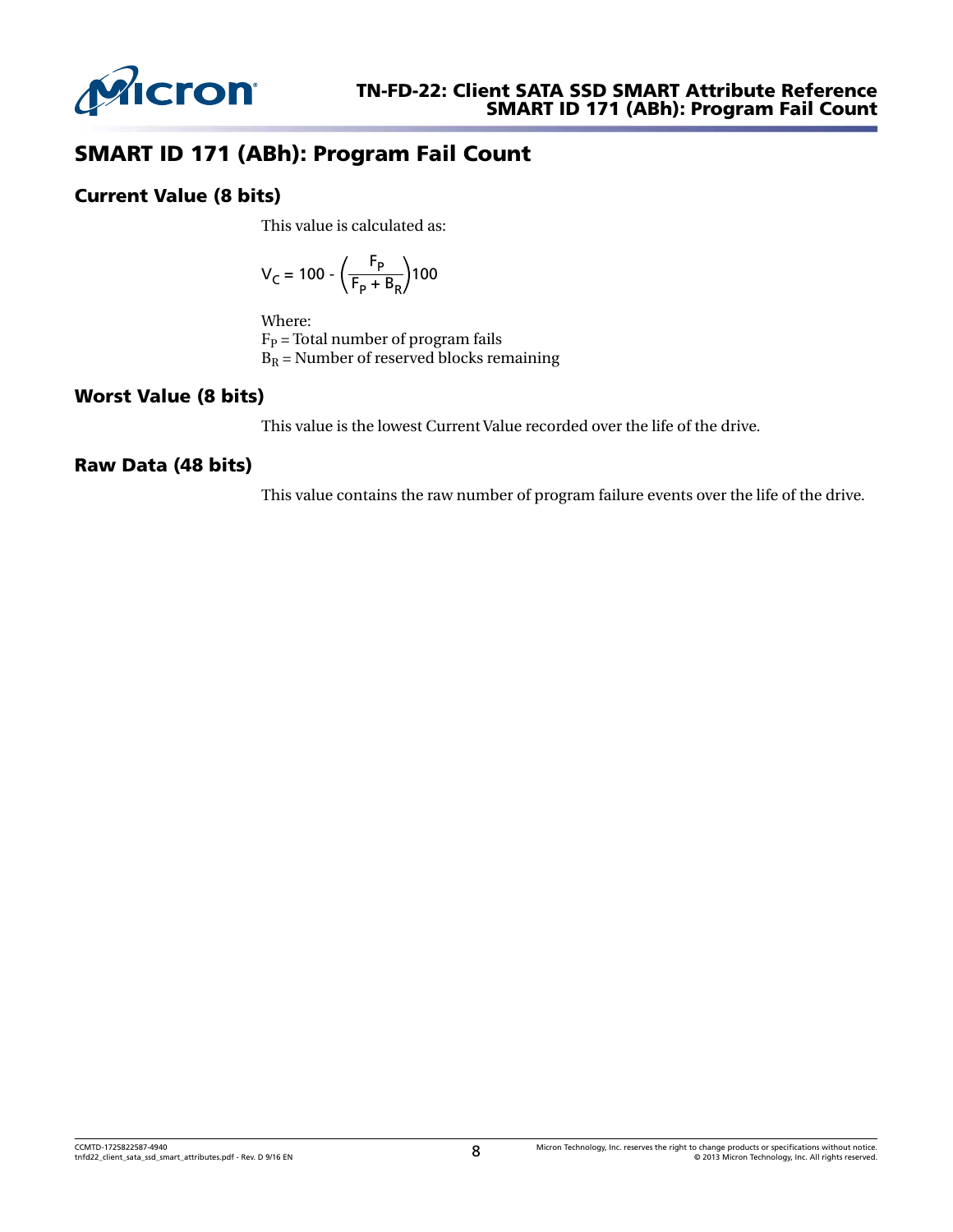

# SMART ID 172 (ACh): Erase Fail Count

## Current Value (8 bits)

This value is calculated as:

$$
V_{C} = 100 - \left(\frac{E_{F}}{E_{F} + B_{R}}\right)100
$$

Where:

 $E_F$  = Total number of erase failures  $B_R$  = Current number of reserved blocks

#### Worst Value (8 bits)

This value is the lowest current value recorded over the life of the drive.

#### Raw Data (48 bits)

This value contains the raw number of erase failure events over the lifetime of the device.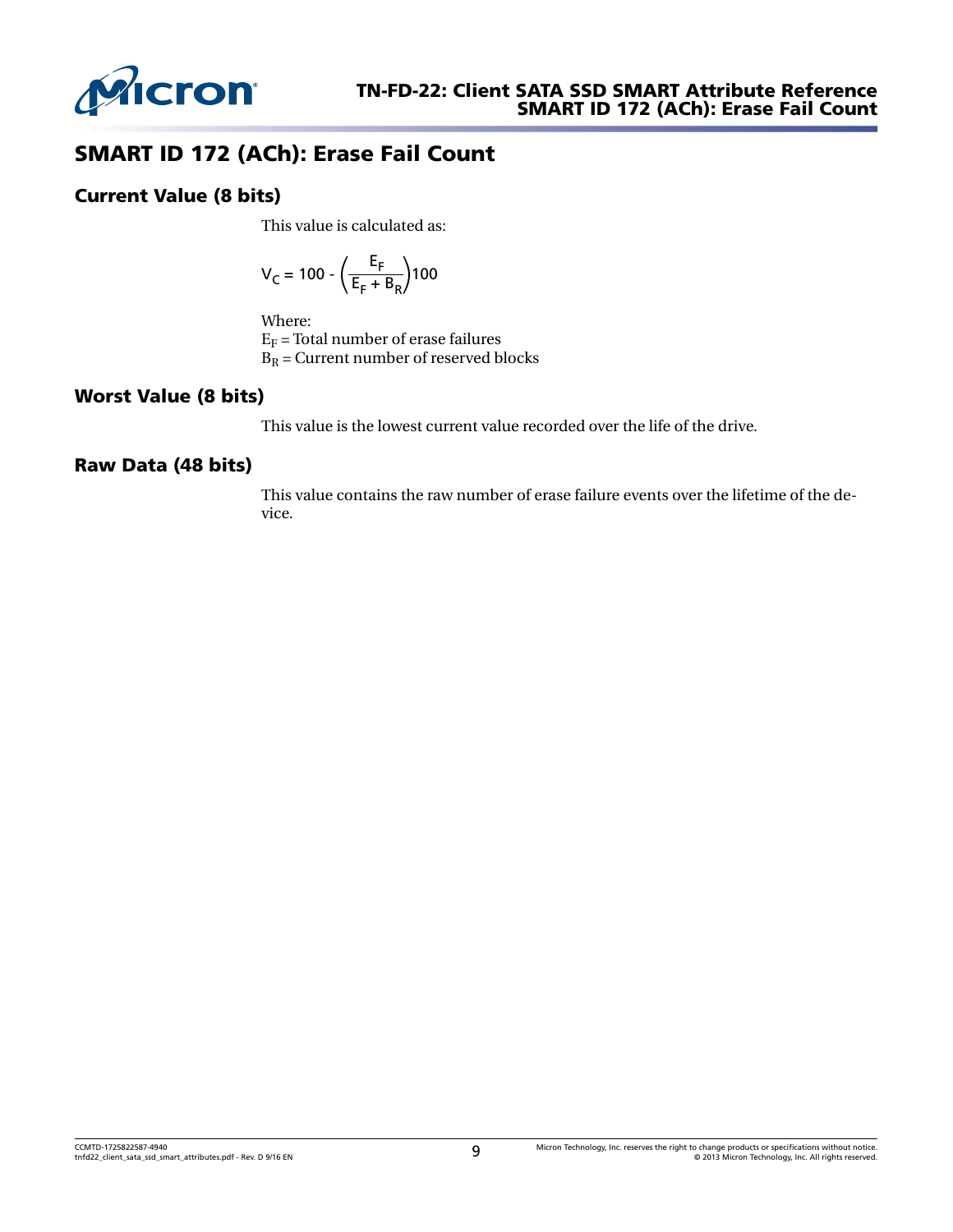

## SMART ID 173 (ADh): Average Block-Erase Count

#### Current Value (8 bits)

This value is calculated as:

$$
V_C = 100 \cdot \left(\frac{E_{AVG}}{B_L}\right)100
$$

Where:  $V_C$  = Current value  $E_{AVG}$  = Average erase count  $B_L$  = Rated life of a block (the rated erase count for the NAND used)

## Worst Value (8 bits)

This value is the lowest recorded current value.

#### Raw Data (48 bits)

This value is the average erase count of all super blocks. One super block is defined to include all the physical blocks with the same block number of all planes.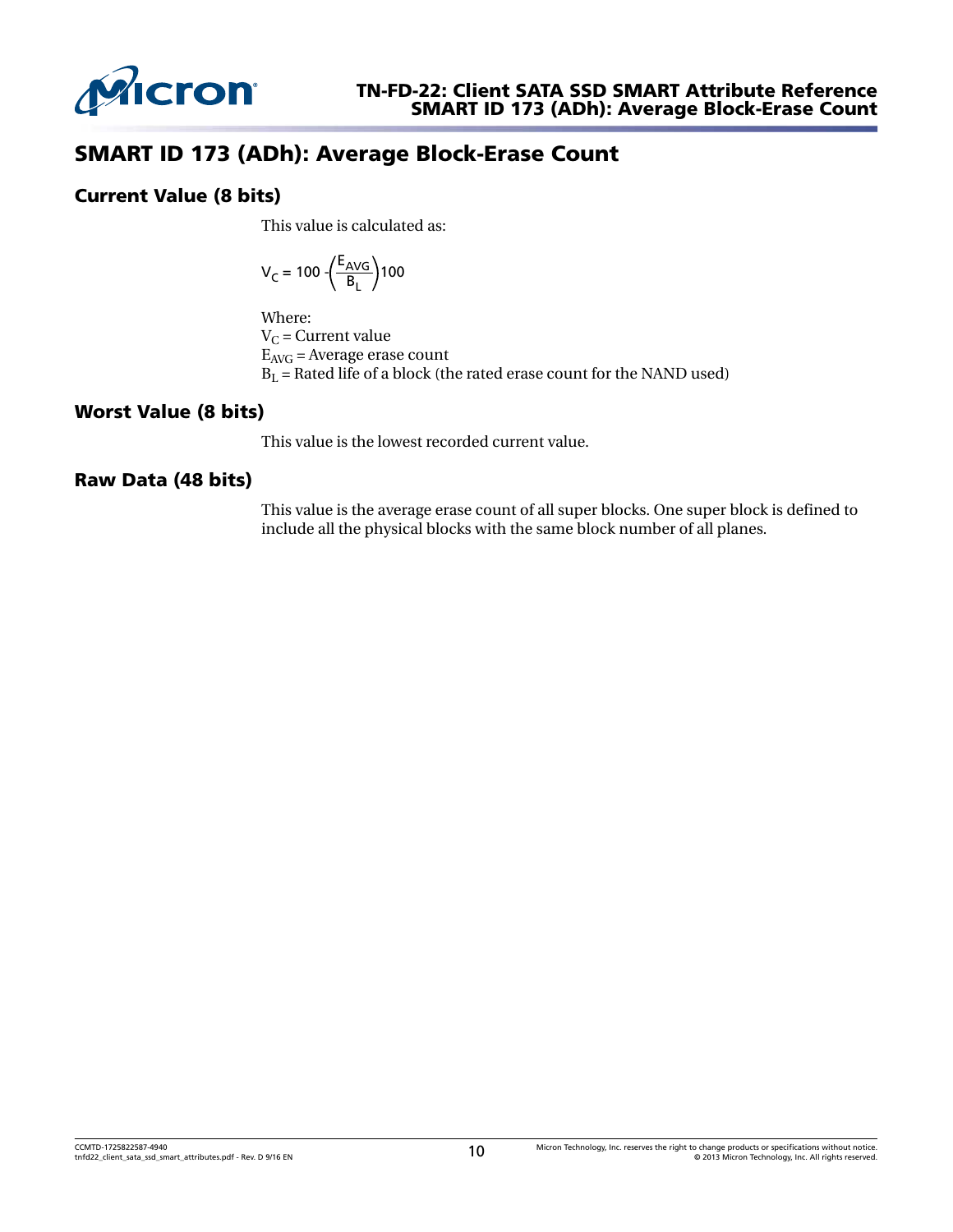

## SMART ID 174 (AEh): Unexpected Power Loss Count

#### Current Value (8 bits)

This value is hard-coded to 100% (64h).

#### Worst Value (8 bits)

This value is hard-coded to 100% (64h).

#### Raw Data (48 bits)

This value is the total number of times the device has been power-cycled unexpectedly.

Unexpected power loss can be avoided by preceding a power off with an ATA STBI (STANDBY IMMEDIATE) command, and allowing the SSD to properly complete this command before removing power to the SSD.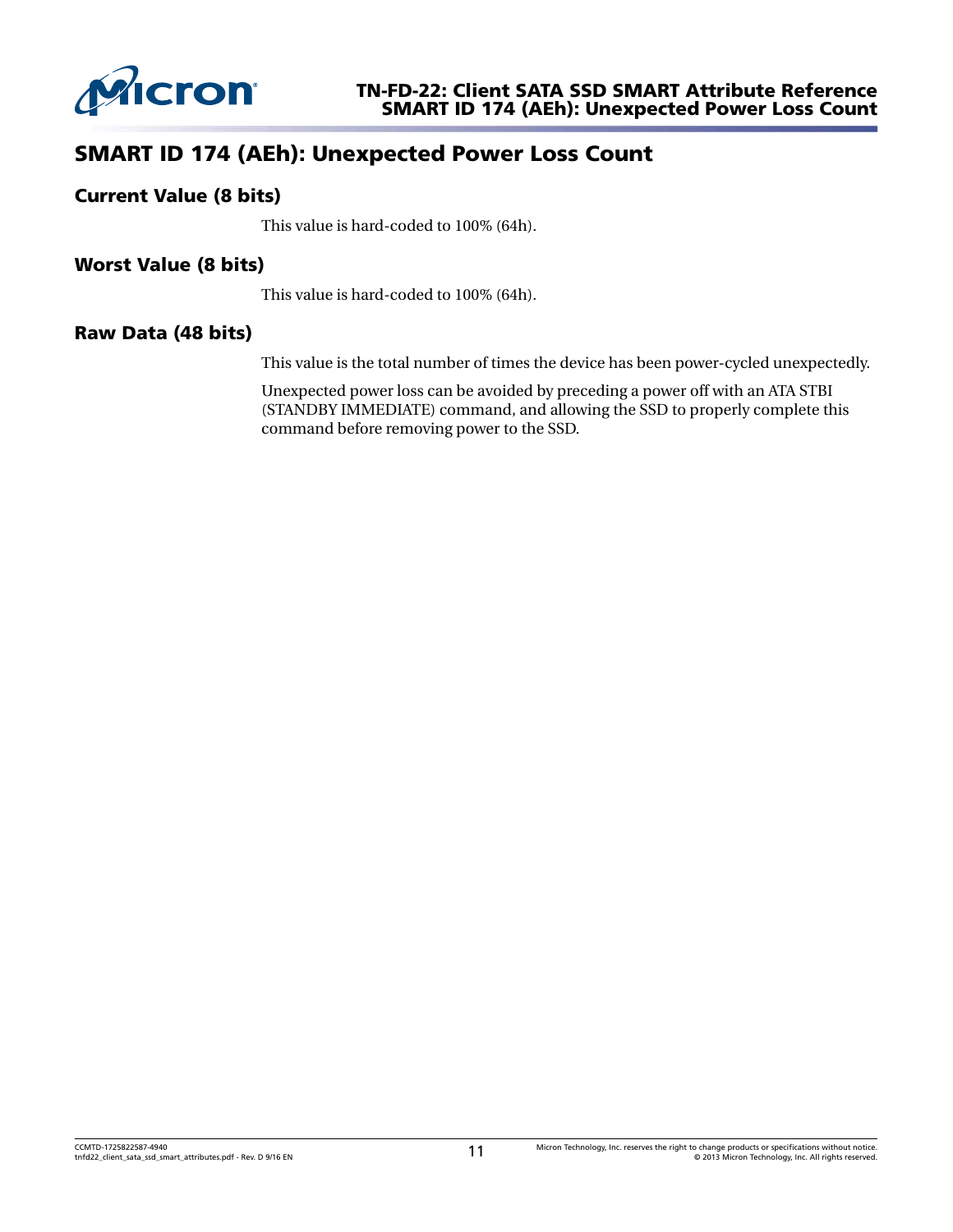

# SMART ID 180 (B4h): Unused Reserve (Spare) NAND Blocks

| <b>Current Value</b> |                                                                                                                                                                                                                                                                           |
|----------------------|---------------------------------------------------------------------------------------------------------------------------------------------------------------------------------------------------------------------------------------------------------------------------|
|                      | This value is hard-coded to zero (00h).                                                                                                                                                                                                                                   |
| <b>Worst Value</b>   |                                                                                                                                                                                                                                                                           |
|                      | This value is hard-coded to zero (00h).                                                                                                                                                                                                                                   |
| <b>Raw Data</b>      |                                                                                                                                                                                                                                                                           |
|                      | This value is calculated as:                                                                                                                                                                                                                                              |
|                      | $U_{RRC} = B_T - B_G$                                                                                                                                                                                                                                                     |
|                      | Where:<br>$U_{RBC}$ = Total unused reserved block count.<br>$B_T$ = Total number of spare blocks when the drive left the factory. The spare block count<br>represents the number of grown bad blocks the drive can handle in the field before it<br>enters write protect. |

 $B_G$  = Total number of grown bad blocks.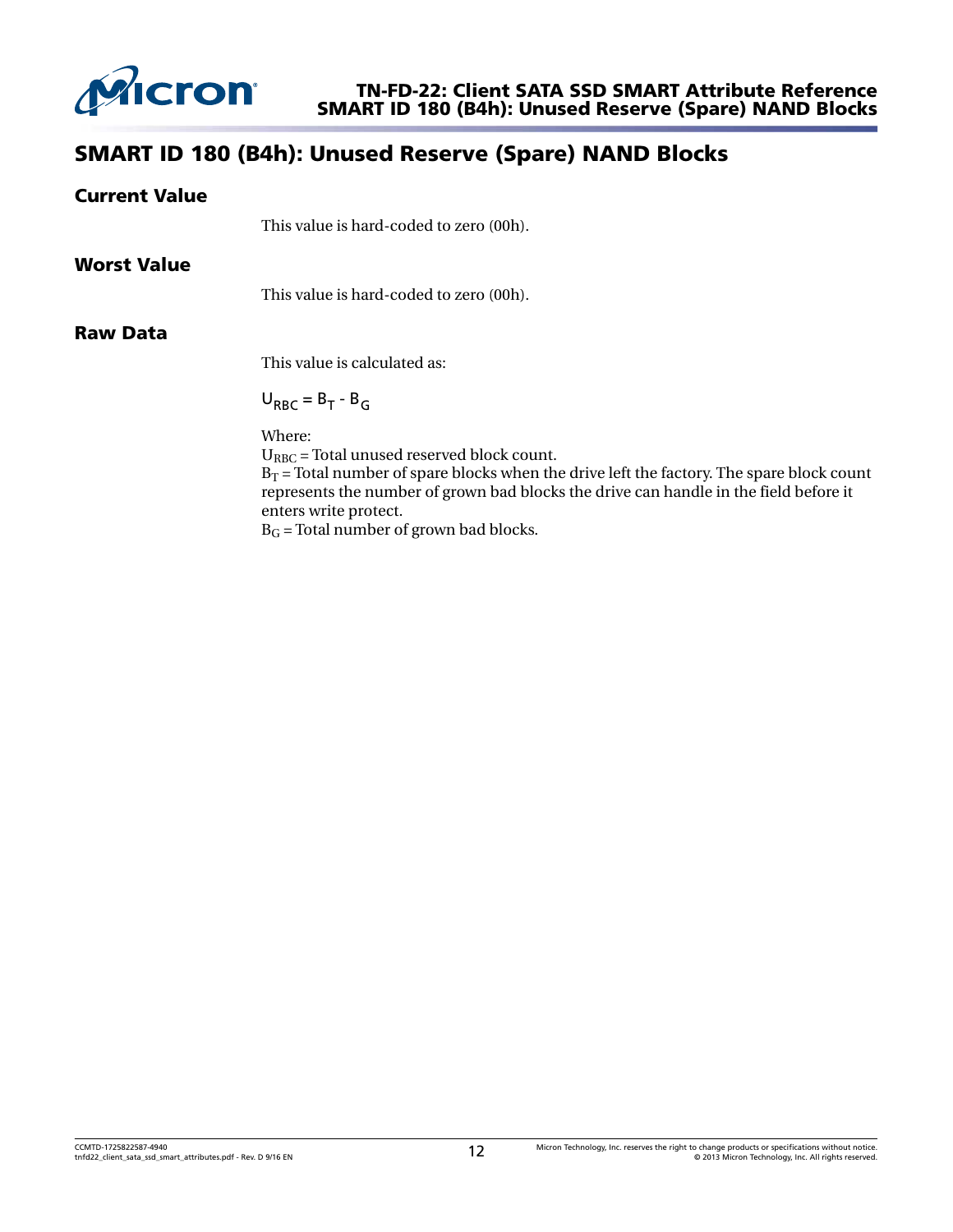

# SMART ID 183 (B7h): SATA Interface Downshift

## Current Value (8 bits)

This value is hard-coded to 100% (64h).

## Worst Value (8 bits)

This value is hard-coded to 100% (64h).

#### Raw Data (48 bits)

Represents the total number of host interface speed downshifts on the SATA link. For example, the SATA link shifts to a lower-generation speed (1.5 Gb/s or 3.0 Gb/s) than what was previously negotiated (6 Gb/s).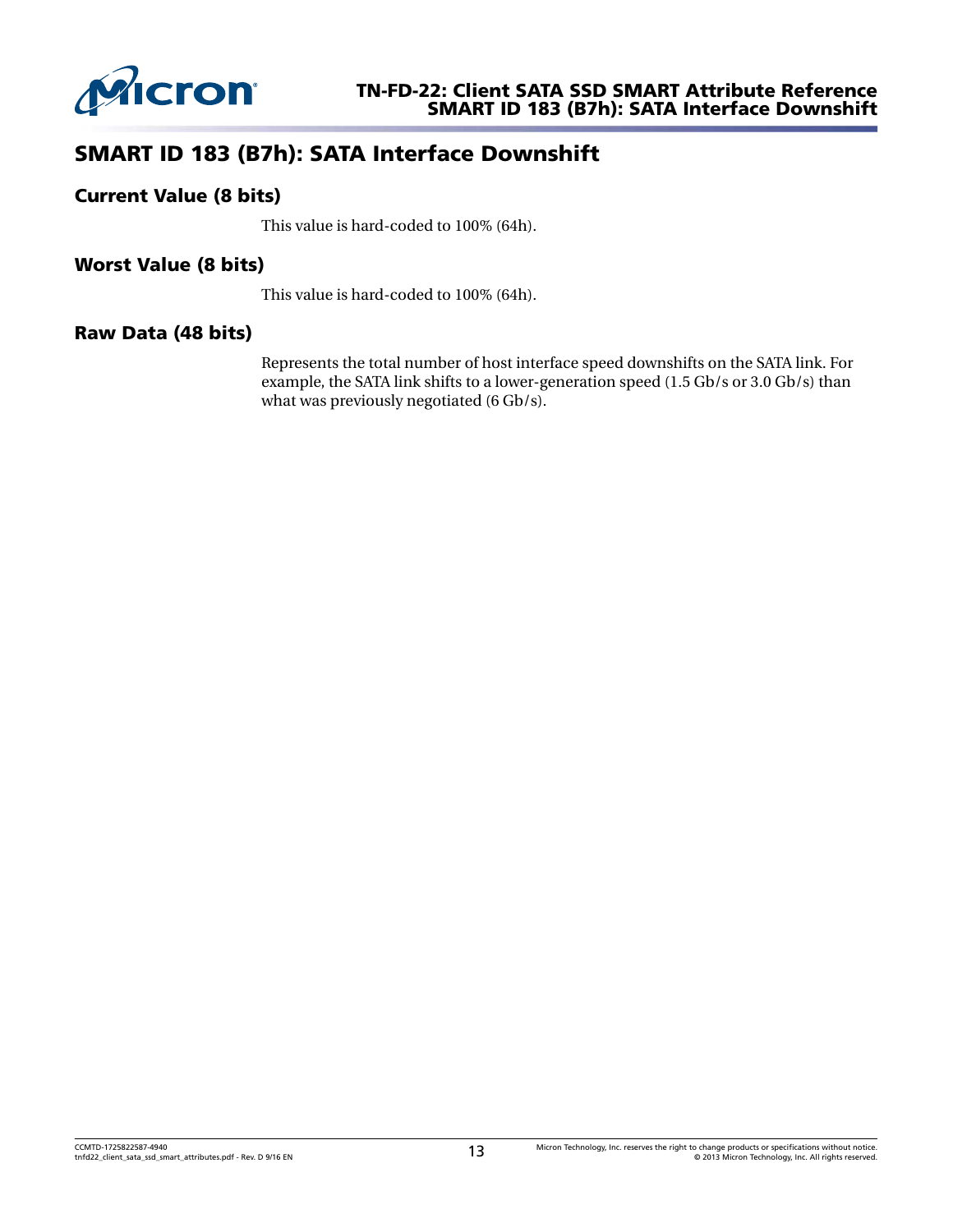

# SMART ID 184 (B8h): Error Correction Count

## Current Value (8 bits)

This value is calculated as:

$$
V_C = \left(\frac{100 - E_{NR} - \left(\frac{E_R}{2}\right)}{100}\right)
$$

Where:

 $E_{NR}$  = Number of nonrecoverable errors  $E_R$  = Number of recoverable errors

## Worst Value (8 bits)

This value contains the lowest value of the Current Value field over the life of the drive.

## Raw Data (48 bits)

This value represents the total number of end-to-end correction events, specifically errors on the write/read data path:

$$
V_R = E_{NR} + E_R
$$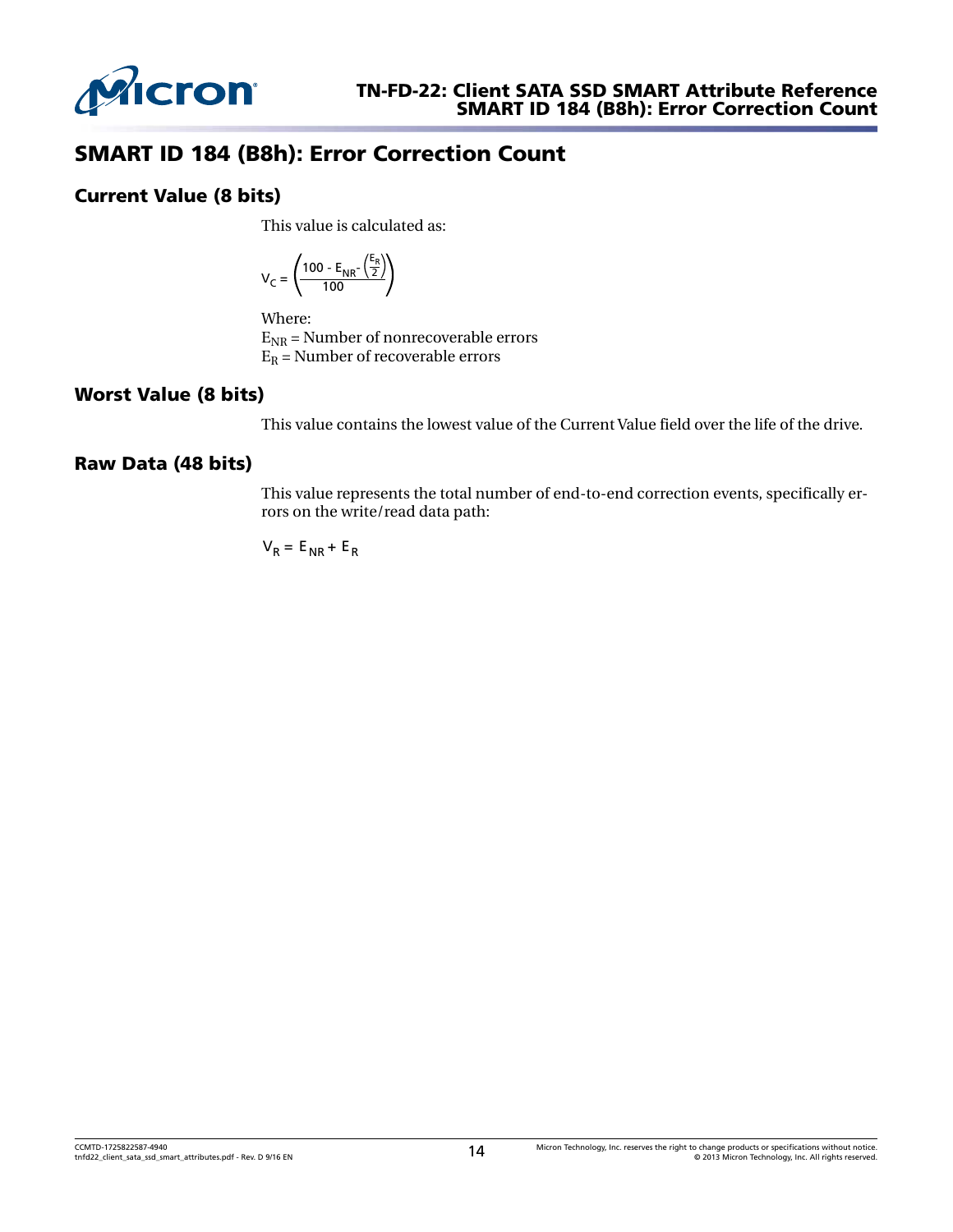

## SMART ID 187 (BBh): Reported Uncorrectable Errors

#### Current Value (8 bits)

This value is hard-coded to 100% (64h).

#### Worst Value (8 bits)

This value is hard-coded to 100% (64h).

#### Raw Data (48 bits)

This value represents the total number of UECC errors reported by the drive as a result of host commands (for example, READ commands).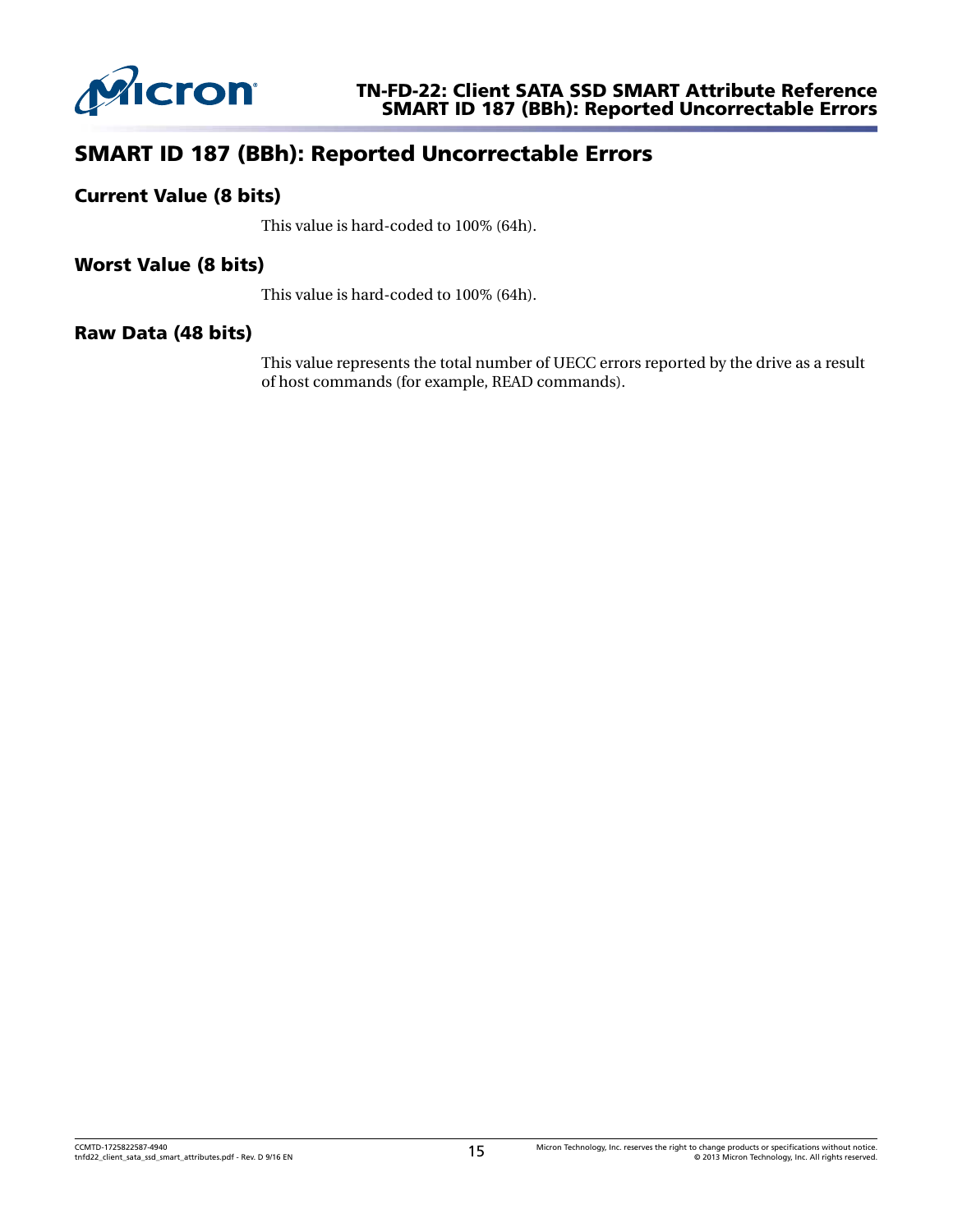

# SMART ID 194 (C2h): Enclosure Temperature

#### Current Value (8 bits)

This value is calculated as:

$$
V_C = 100 - T_C
$$

Where:  $T<sub>C</sub>$  = Current temperature in degrees Celsius

## Worst Value (8 bits)

This value is calculated as:

$$
V_W = 100 - T_M
$$

Where:  $T_M$  = Maximum temperature recorded over lifetime in degrees Celsius

#### Raw Data (48 bits)

The value is defined as:

| <b>Bytes</b> |                 |  |                 |  |                     |  |
|--------------|-----------------|--|-----------------|--|---------------------|--|
|              |                 |  |                 |  |                     |  |
|              | MAX temperature |  | MIN temperature |  | Current temperature |  |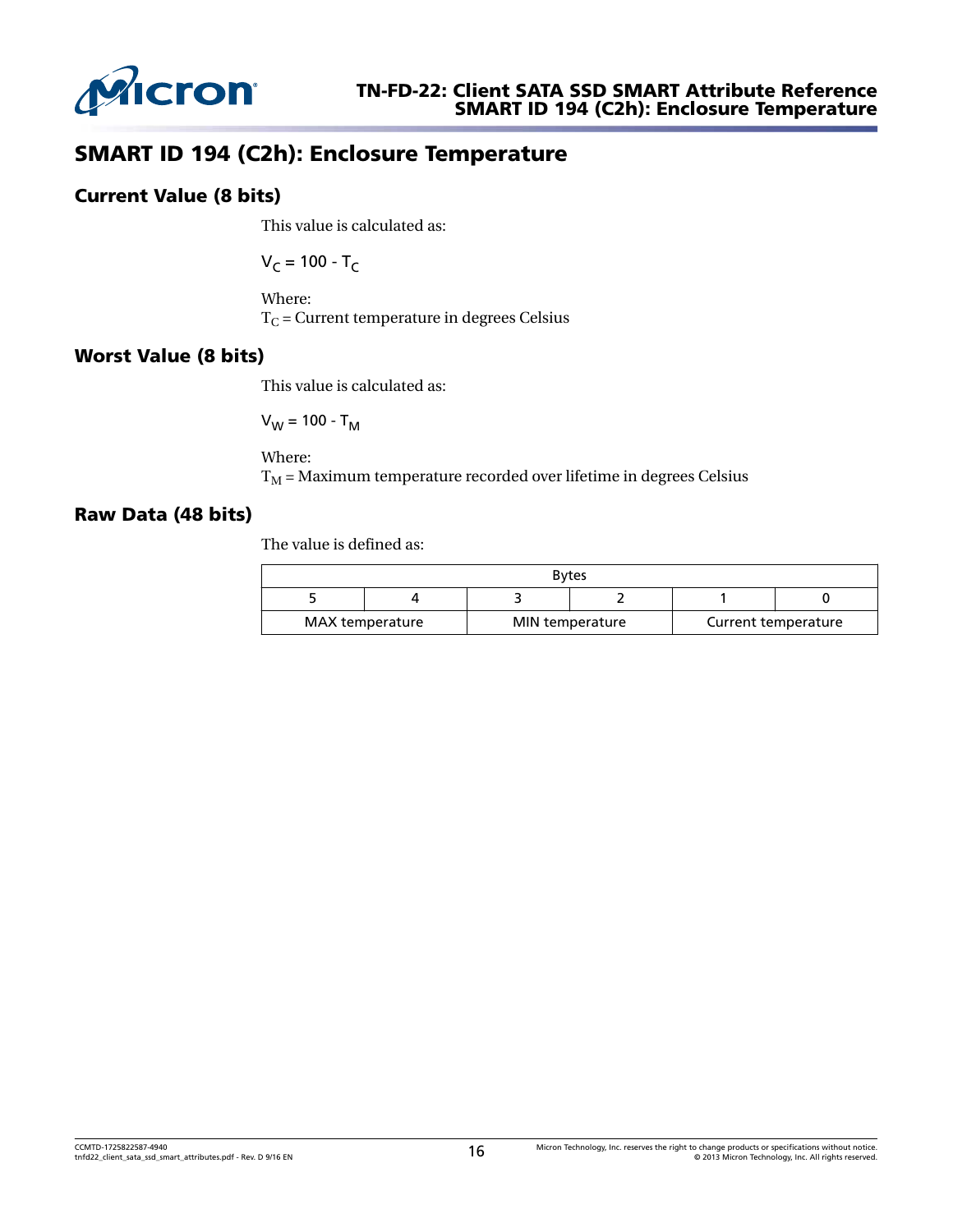

# SMART ID 196 (C4h): Reallocation Event Count

## Current Value (8 bits)

This value is hard-coded to 100% (64h).

## Worst Value (8 bits)

This value is hard-coded to 100% (64h).

#### Raw Data (48 bits)

This value represents the total number of grown bad blocks. This value is calculated as:

 $V_R = B_T - B_F$  $- B_F$ 

Where:  $B_T$  = Total number of bad blocks on the drive  $B_F$  = Number of factory marked OTP bad blocks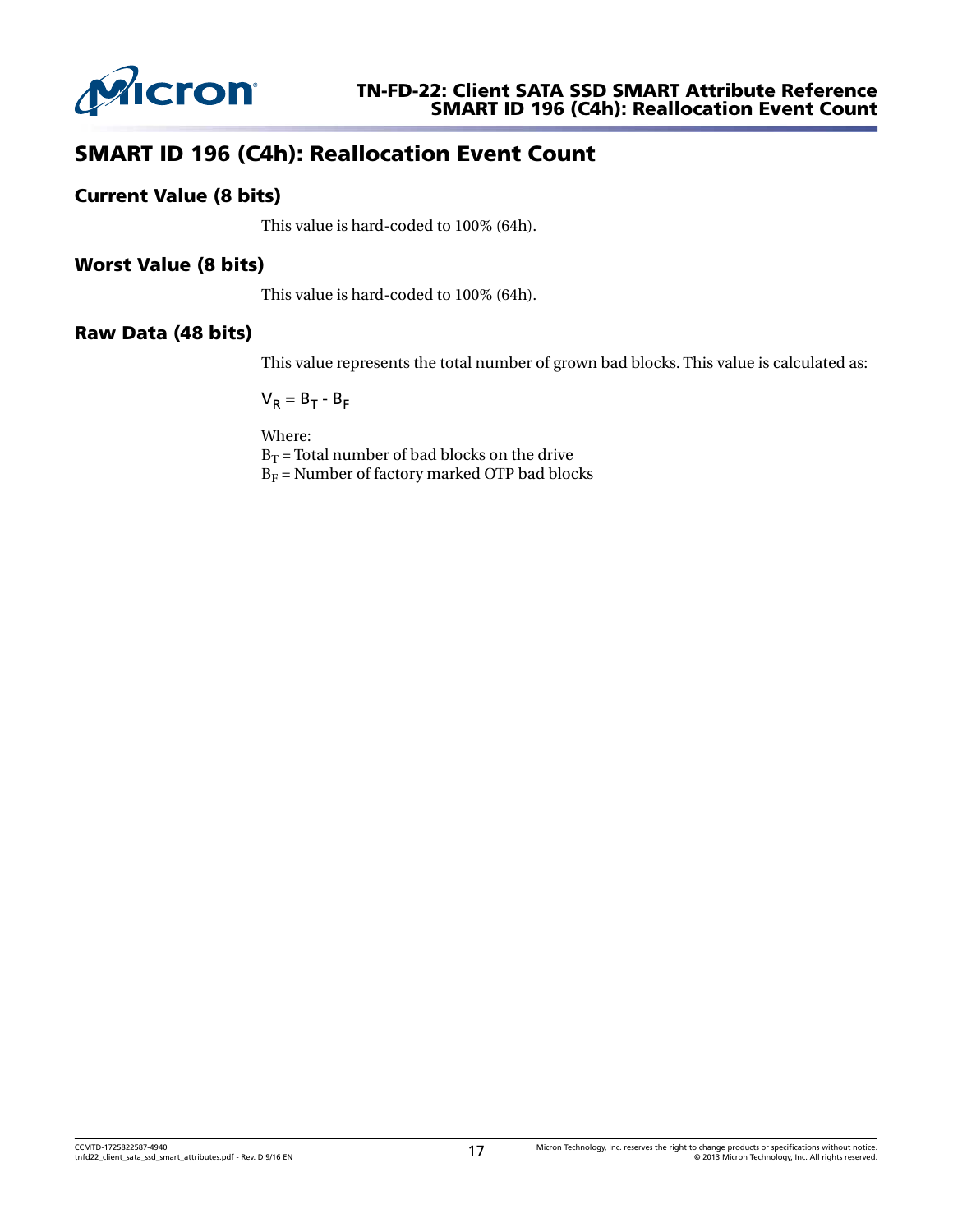

# SMART ID 197 (C5h): Current Pending ECC Count

## Current Value (8 bits)

This value is hard-coded to 100% (64h).

#### Worst Value (8 bits)

This value is hard-coded to 100% (64h).

#### Raw Data (48 bits)

This value represents the total number of ECC events found as a result of host commands (for example, READ commands) or during background operations.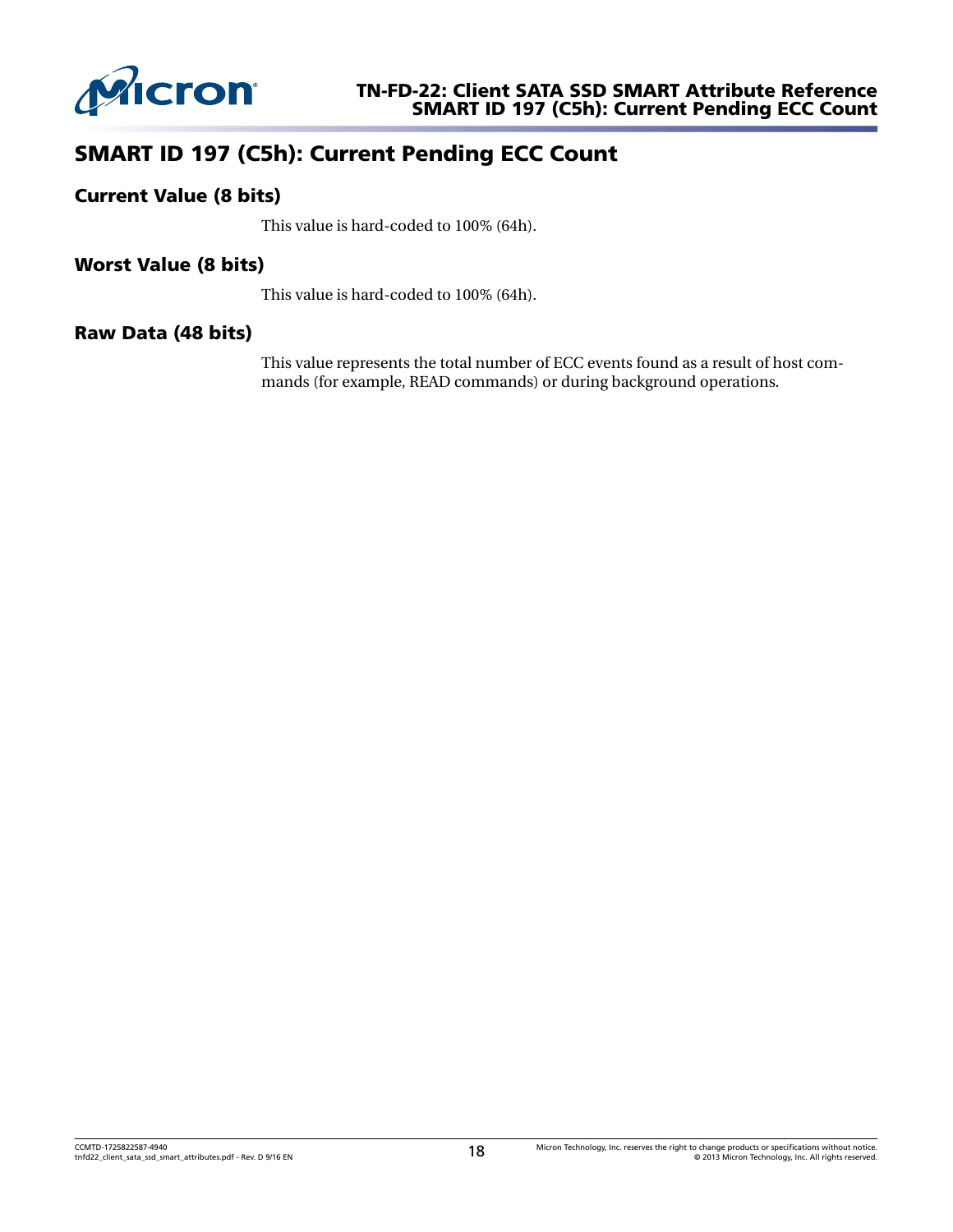

## SMART ID 198 (C6h): SMART Offline Scan Uncorrectable Error Count

#### Current Value (8 bits)

This value is hard-coded to 100% (64h).

#### Worst Value (8 bits)

This value is hard-coded to 100% (64h).

#### Raw Data (48 bits)

This value is the cumulative number of unrecoverable read errors (UECC) found in the most recent media scan triggered by a SMART EXECUTE OFF-LINE IMMEDIATE command. At the beginning of each media scan, this value shall reset to zero. If no media scan has been previously run, this field will be zero.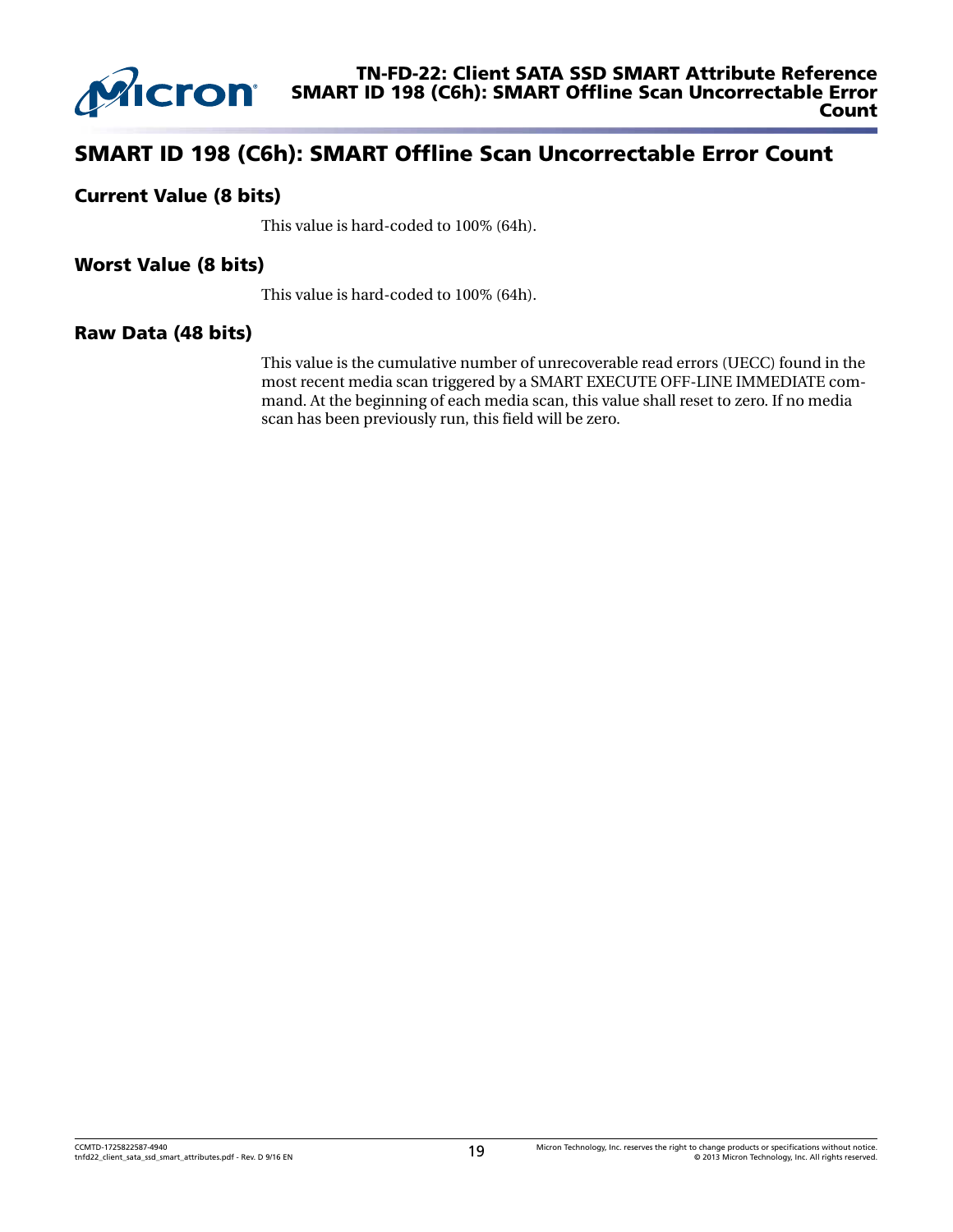

# SMART ID 199 (C7h): Ultra-DMA CRC Error Count

## Current Value (8 bits)

This value is hard-coded to 100% (64h).

## Worst Value (8 bits)

This value is hard-coded to 100% (64h).

#### Raw Data (48 bits)

This value represents the total number of CRC errors the drive has detected on the SATA interface over the life of the drive. A CRC error is generated when the CRC check fails on a SATA Transport Layer FIS.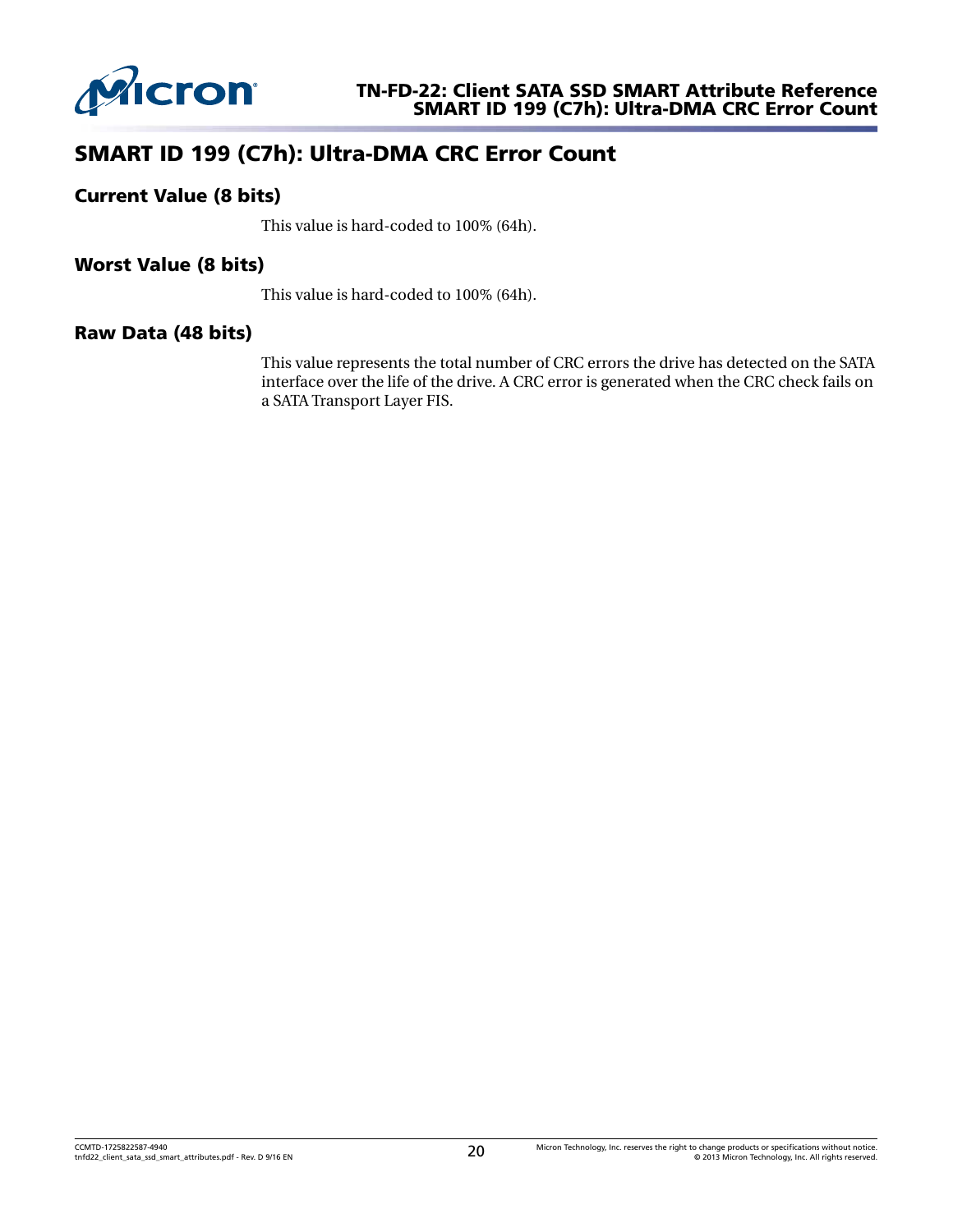

## SMART ID 202 (CAh): Percent Lifetime Remaining

## Current Value (8 bits)

This value gives the threshold inverted value of the raw data value below. That is, if 30% of the lifetime has been used, this value will report 70%. A value of 0% indicates that 100% of the expected lifetime has been used.

This value is defined as:

V<sub>C</sub> = 100 - V<sub>R</sub>

Where:  $V_R$  = Raw data value

## Worst Value (8 bits)

This field holds the same value as the current value because the current value is monotonically decreasing.

#### Raw Data (48 bits)

This value is defined as:

$$
V_R = 100 \left( \frac{MAX(E_{AVG})}{B_L} \right)
$$

Where:  $E_{AVG}$  = Average erase count of all blocks.  $B<sub>L</sub>$  = Erase count for which the part is rated (block life)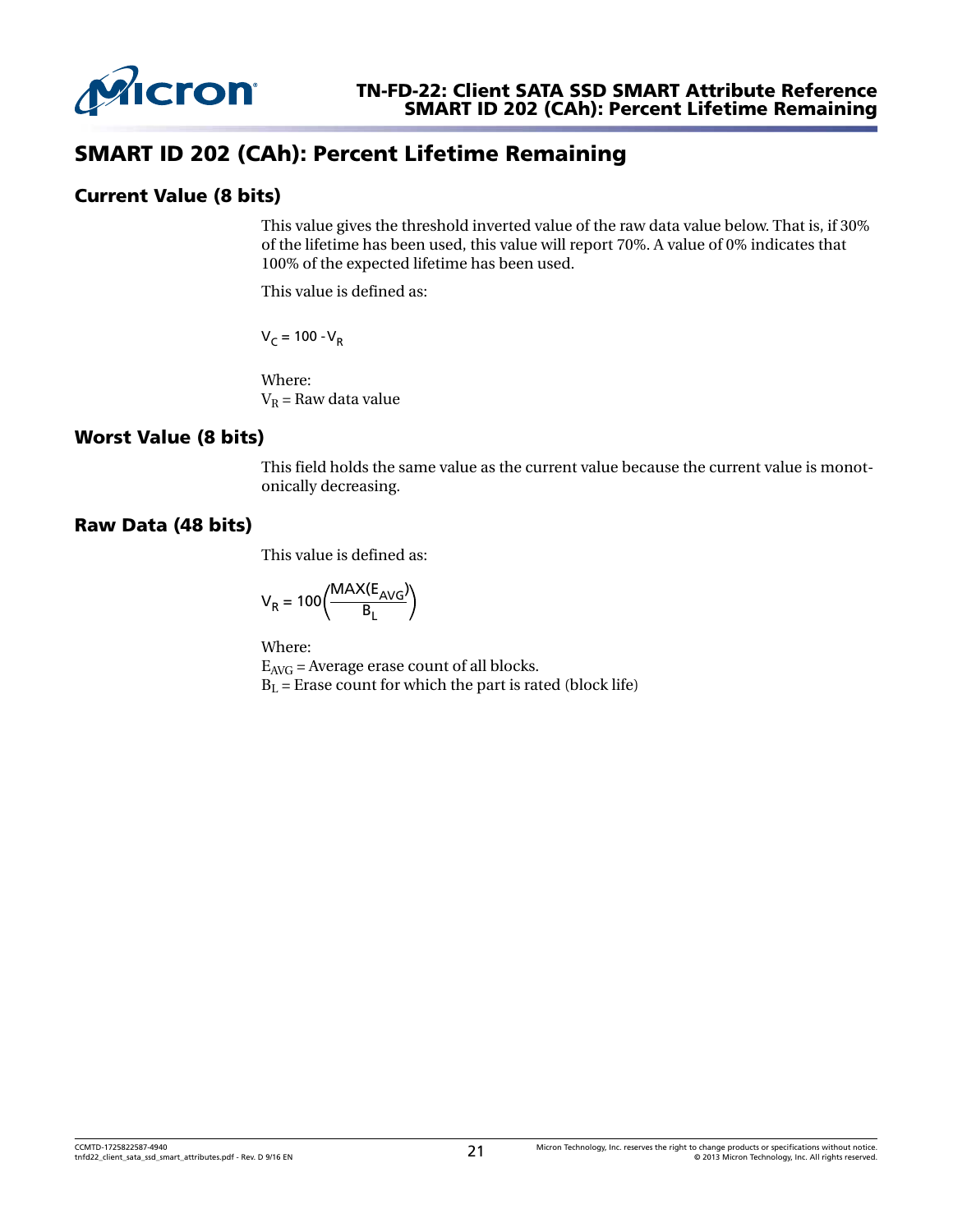

## SMART ID 206 (CEh): Write Error Rate

#### Current Value (8 bits)

Represents a ratio of the number of NAND program fails to the number of host sectors written. This value is defined as:

$$
V_C = \frac{100F_N}{S_T}
$$

Where:

 $F_N$  = Total number of NAND program failures  $S_T$  = Total number of sectors written

## Worst Value (8 bits)

This field is the lowest value of the Current Value field over the life of the drive.

## Raw Data (48 bits)

This value is the NAND program fail count.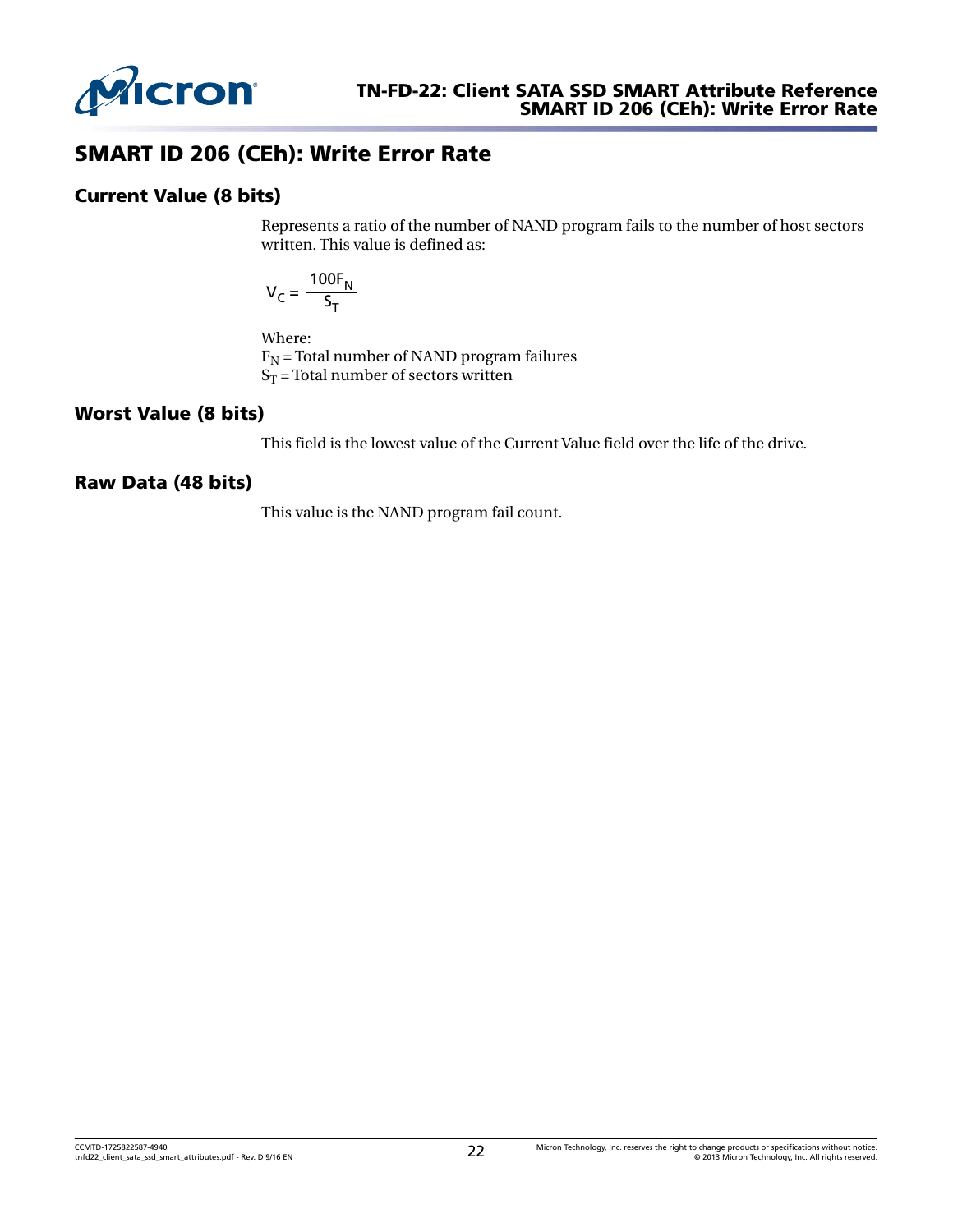

# SMART ID 210 (D2h): Successful RAIN Recovery Count

| <b>Current Value</b> |                                                                                                                                            |
|----------------------|--------------------------------------------------------------------------------------------------------------------------------------------|
|                      | This value is hard-coded to 100% (64h).                                                                                                    |
| <b>Worst Value</b>   |                                                                                                                                            |
|                      | This value is hard-coded to 100% (64h).                                                                                                    |
| <b>Raw Data</b>      |                                                                                                                                            |
|                      | The total number of translation units (TUs) successfully recovered by Micron's redun-<br>dant array of independent NAND (RAIN) technology. |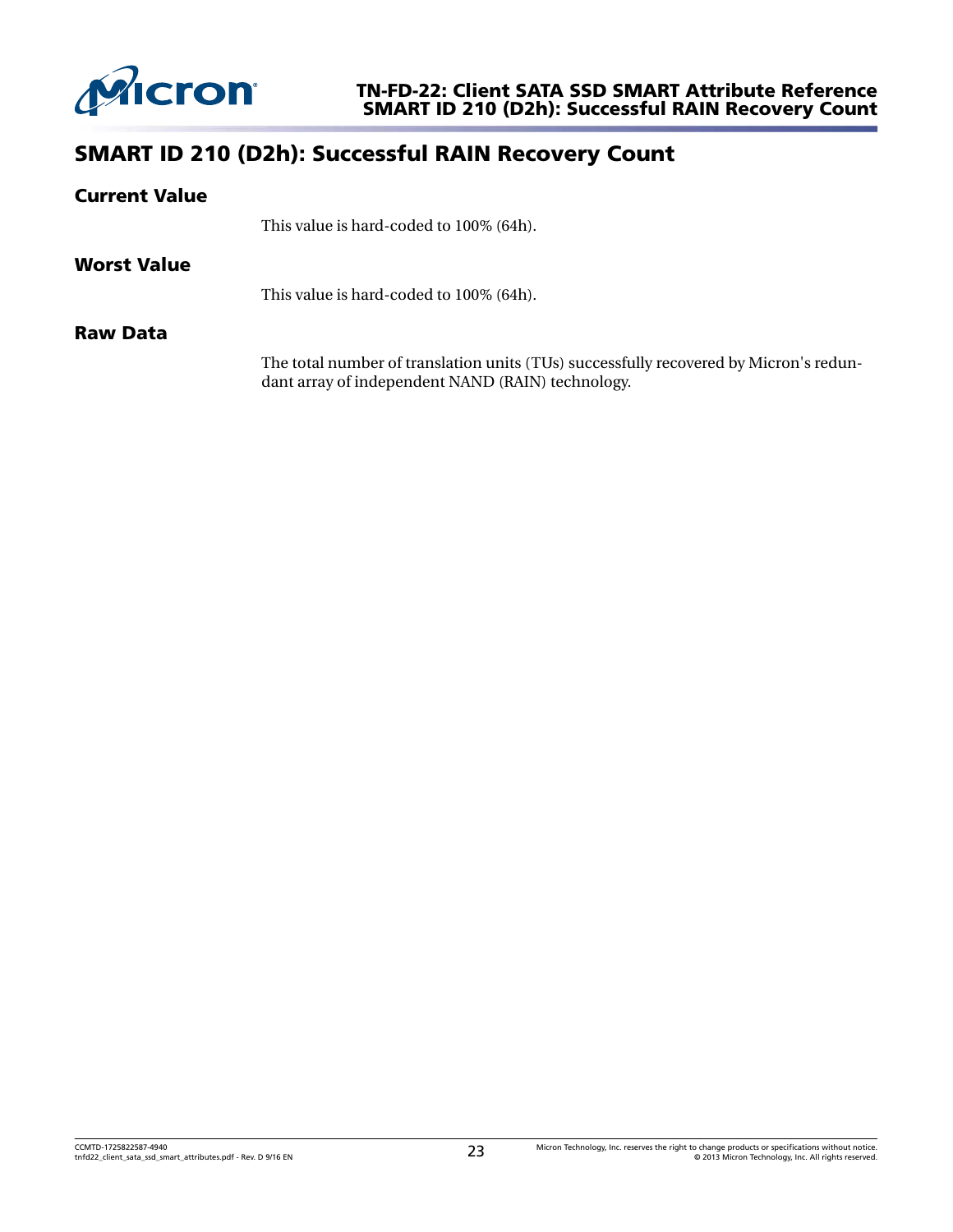

# SMART ID 246 (F6h): Cumulative Host Sectors Written

| <b>Current Value</b> |                                                  |
|----------------------|--------------------------------------------------|
|                      | This value is hard-coded to 100% (64h).          |
| Worst Value          |                                                  |
|                      | This value is hard-coded to 100% (64h).          |
| <b>Raw Data</b>      |                                                  |
|                      | The total number of sectors written by the host. |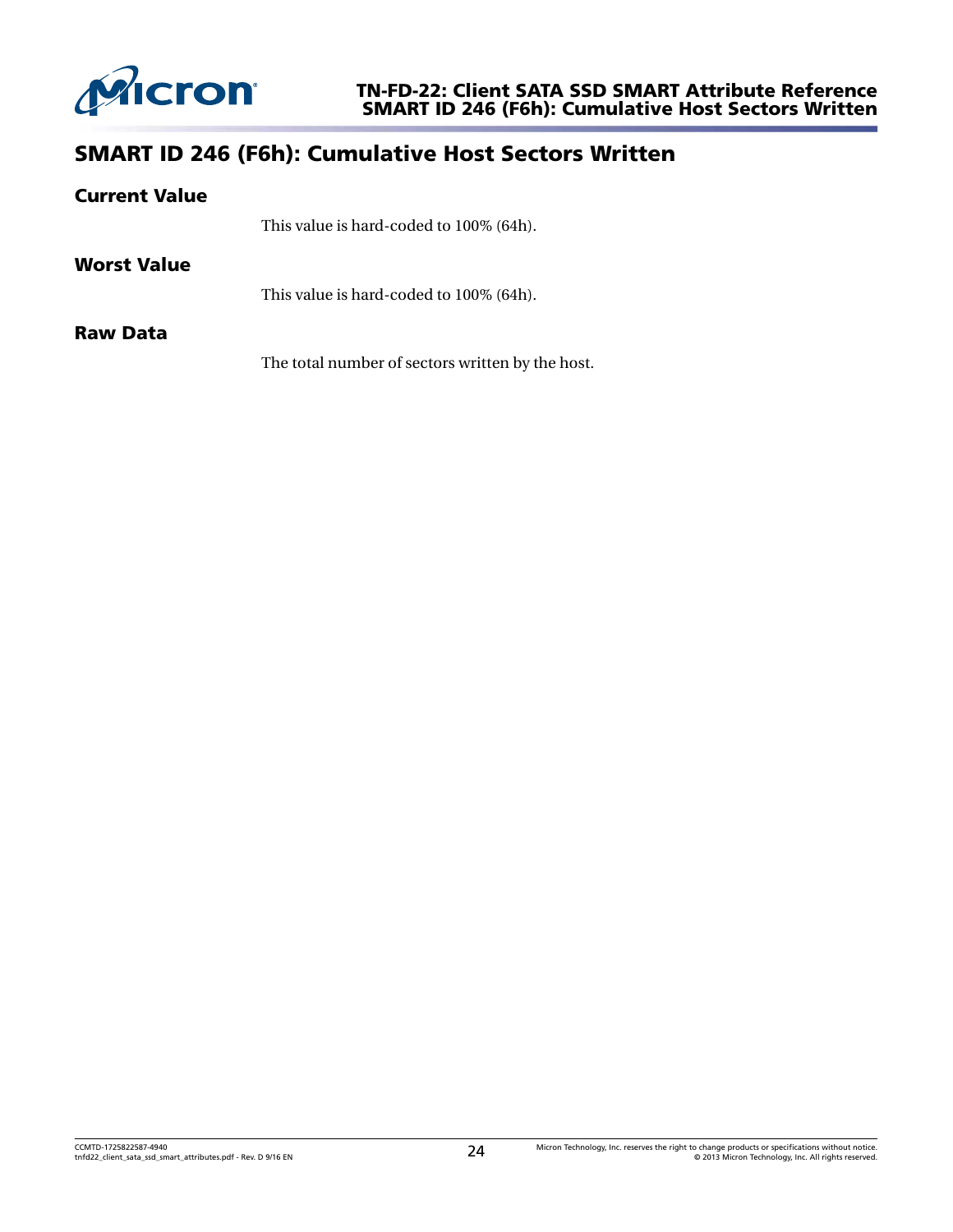

## SMART ID 247 (F7h): Host Program NAND Pages Count

#### Current Value

This value is always 100% (64h).

#### Worst Value

This value is always 100% (64h).

#### Raw Data

This value stores the cumulative host program NAND page count.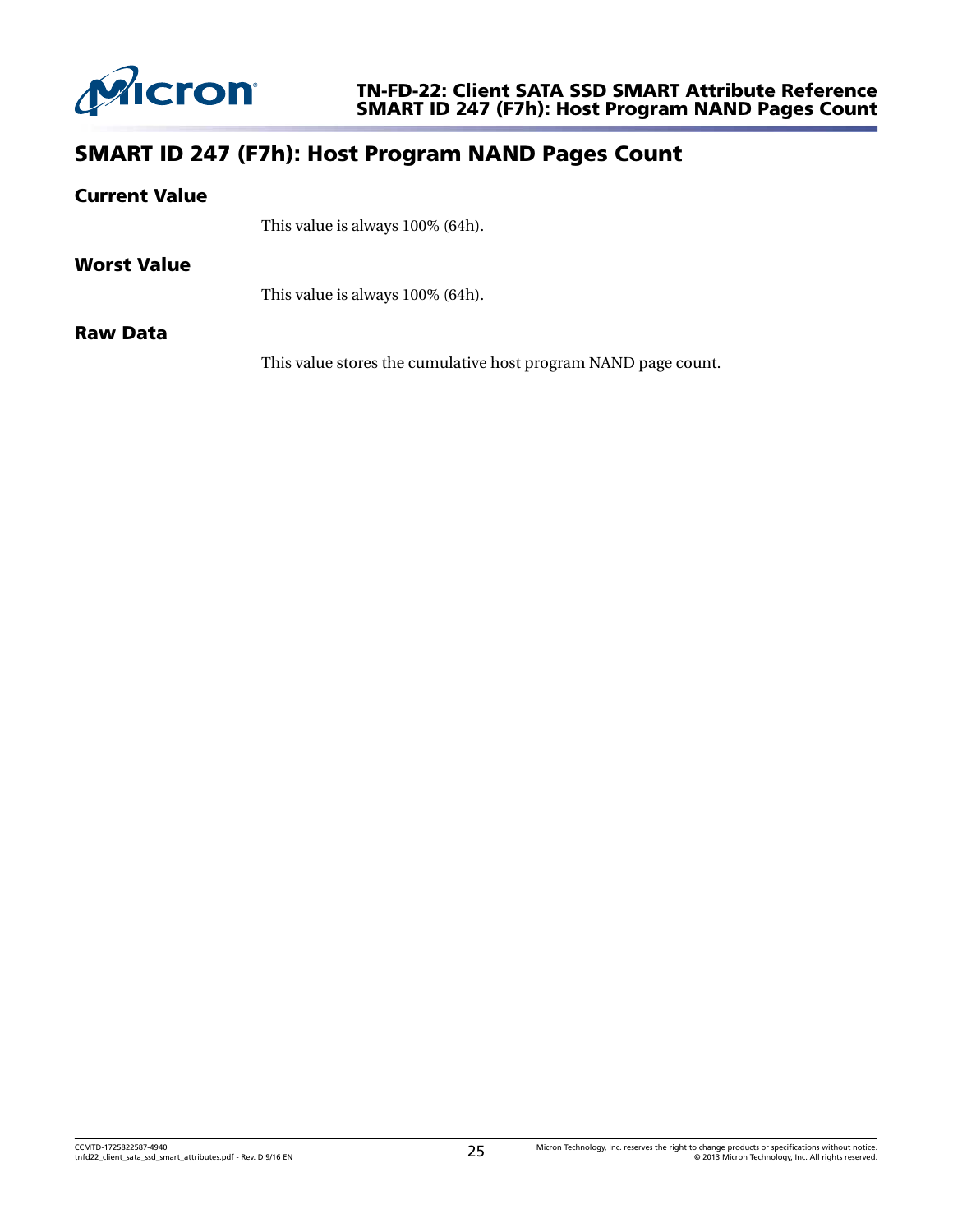

## SMART ID 248 (F8h): FTL Program NAND Pages Count

#### Current Value

This value is always 100% (64h).

#### Worst Value

This value is always 100% (64h).

#### Raw Data

This value stores the cumulative FTL program page count. This attribute tracks the number of NAND pages programmed by the FTL which are in addition to operations programmed by the host.

Write amplification factor can be calculated by:

WAF = (Attrib\_247 + Attrib\_248) Attrib\_247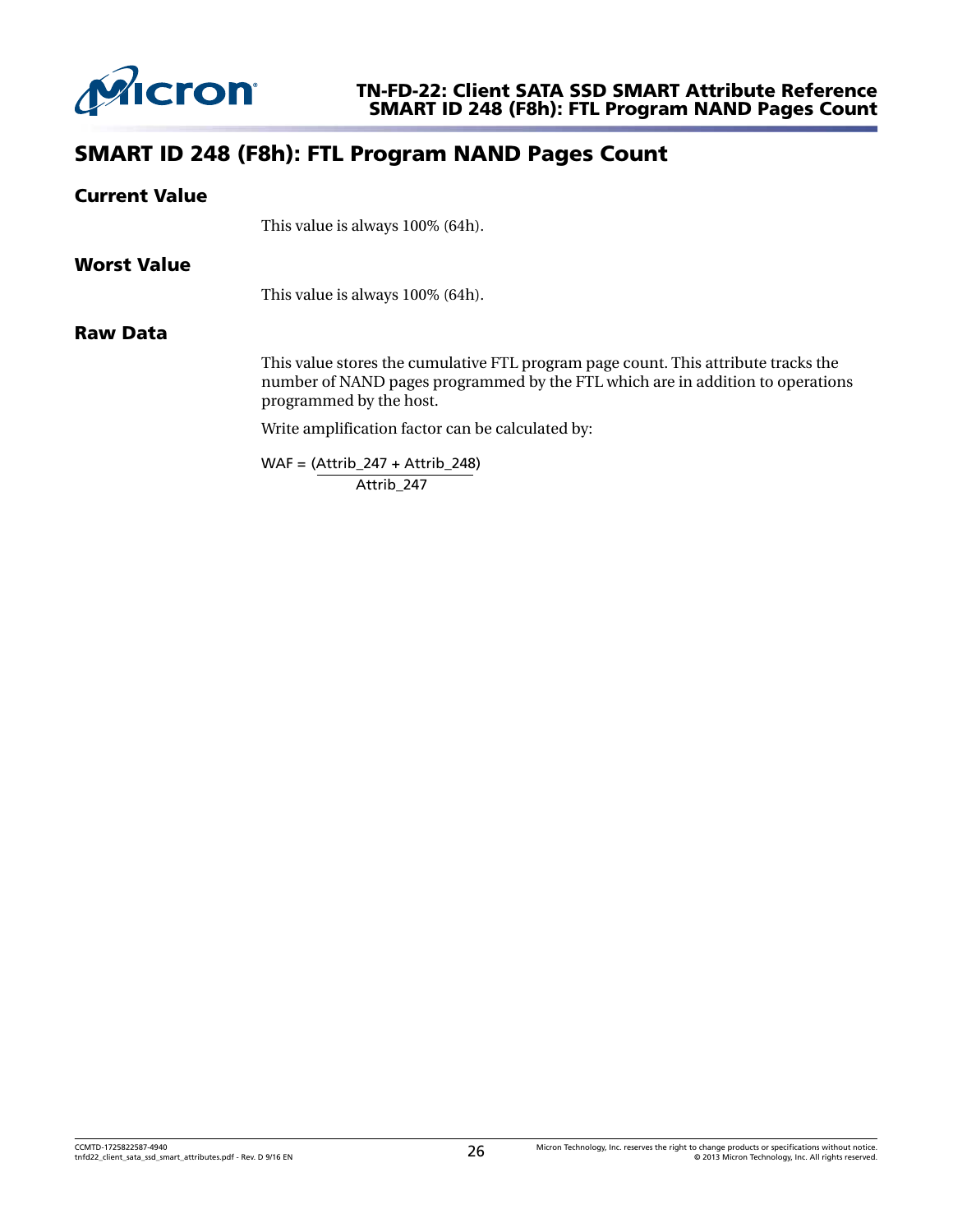

## Mechanism

A SMART attribute is retrieved by the host issuing the SMART READ DATA command. In the 512-bytes returned by the SMART READ DATA command, bytes 0–361 (169h) are marked as vendor-specific in the ATA8-ACS2 and ACS3 specifications. These contain the SMART attribute data.

#### Table 4: SMART Attribute Table Layout

| <b>Offset</b>   | Length<br>(Bytes) | Description                               |
|-----------------|-------------------|-------------------------------------------|
|                 |                   | SMART structure version (vendor-specific) |
|                 | 12                | Attribute entry #1                        |
| $2 + 12$        | 12                | Attribute entry #2                        |
| $\cdots$        |                   | .                                         |
| $2 + (29 * 12)$ |                   | Attribute entry #30                       |

Each attribute entry contains 12 bytes, comprised of the following fields: ID, Flag, Current Value, Worst Value, Raw Data, and Reserved. There is no requirement on the order of the attributes in the table.

For each attribute, there is a corresponding threshold that is retrieved by the host issuing the SMART READ ATTRIBUTE THRESHOLDS command. In the 512-bytes data returned by the command, the host can compare the threshold with the current value of each attribute. If the current value is less than or equal to the threshold, the device is in a status that requires further attention from the system. This procedure is also called a SMART threshold trip.

The SMART RETURN STATUS command will compare the current value attributes with the threshold and return a status that specifies the self test has either completed without error (C24Fh) or detected a threshold has been exceeded (2CF4h). The SMART RE-TURN STATUS command replaces the functionality of the READ THRESHOLD VALUE and WRITE WARRANTY FAILURE THRESHOLD commands, and provides backwardcompatibility with existing SMART applications.

#### Table 5: SMART Attribute Threshold Table Layout

The order of the threshold entries matches those in SMART Attribute Table Layout.

| <b>Offset</b>   | Length<br>(Bytes) | <b>Description</b>                        |
|-----------------|-------------------|-------------------------------------------|
| 0               |                   | SMART structure version (vendor-specific) |
|                 | 12                | Threshold entry #1                        |
| $2 + 12$        | 12                | Threshold entry #2                        |
| $\cdots$        |                   | .                                         |
| $2 + (29 * 12)$ |                   | Threshold entry #30                       |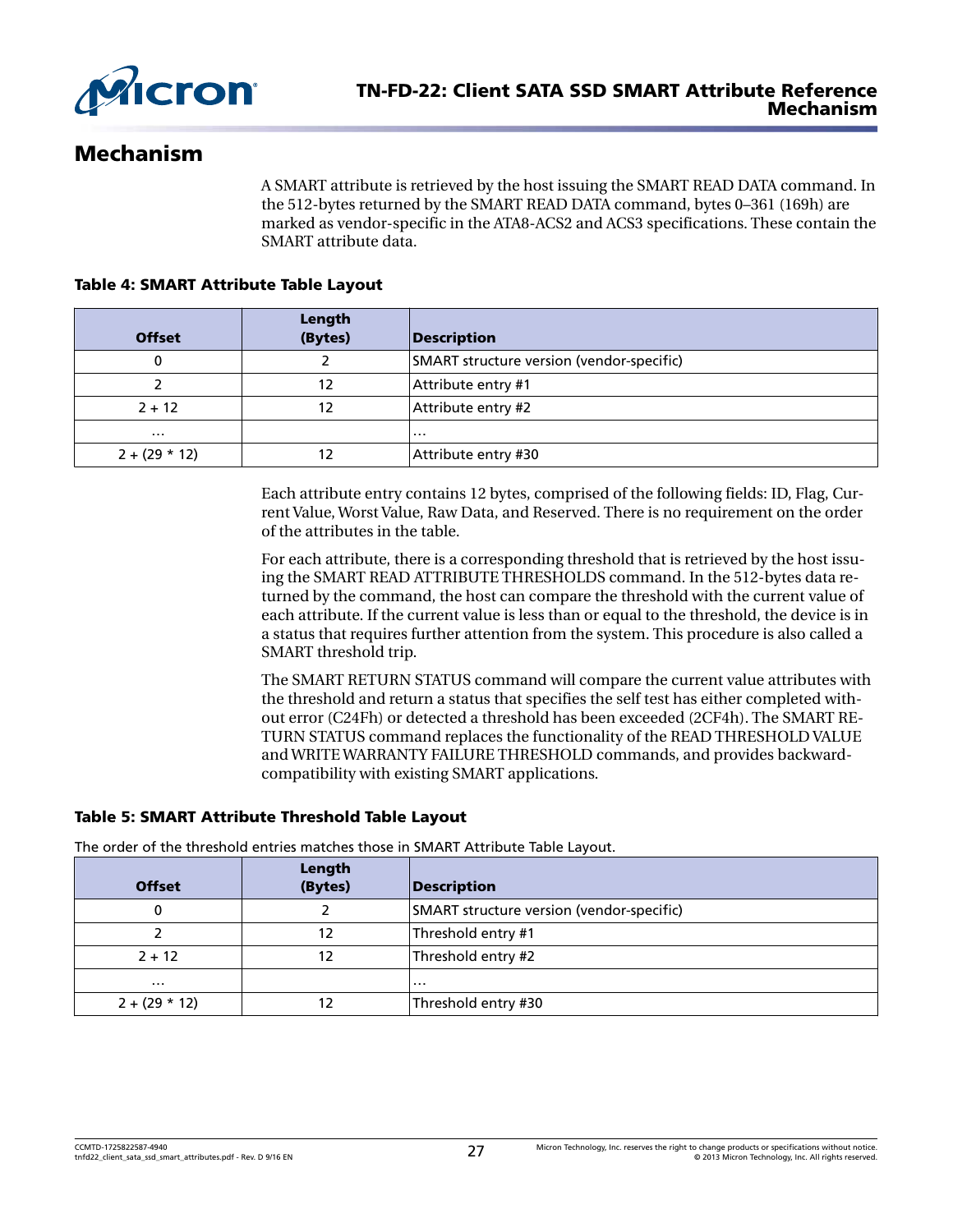

## Attribute Definition

#### Table 6: SMART Attribute Entry Format and Definition

| <b>Offset</b> | Length<br>(Bytes) |                  | <b>Field Name Data Description</b>                                                                                                                                                                                                                                                                                                                                                       |
|---------------|-------------------|------------------|------------------------------------------------------------------------------------------------------------------------------------------------------------------------------------------------------------------------------------------------------------------------------------------------------------------------------------------------------------------------------------------|
| $\mathbf 0$   | $\mathbf{1}$      | ID               | 00h Invalid entry.<br>01h-FFh valid entry.                                                                                                                                                                                                                                                                                                                                               |
|               |                   |                  | Bit 0: Prefailure/advisory bit. Applicable only when the current value is less than<br>or equal to its threshold.<br>$0 =$ Advisory: the device has exceeded its intended design life; the failure is not<br>covered under the drive warranty.<br>1 = Prefailure: warrantable, failure is expected in 24 hours and is covered in the<br>drive warranty.<br>Bit 1: Online collection bit. |
|               |                   |                  | $0 =$ Attribute is updated only during off-line activities<br>1 = Attribute is updated during both online and off-line activities.                                                                                                                                                                                                                                                       |
| 1             | 2                 | Flag             | Bit 2: Performance bit.<br>$0 = Not$ a performance attribute.<br>$1 =$ Performance attribute.                                                                                                                                                                                                                                                                                            |
|               |                   |                  | Bit 3: Error Rate bit. Expected, non-fatal errors that are inherent in the device.<br>$0 = Not$ an error rate attribute.<br>$1 =$ Error rate attribute.                                                                                                                                                                                                                                  |
|               |                   |                  | Bit 4: Even count bit.<br>$0 = Not$ an even count attribute.<br>$1 =$ Even count attribute.                                                                                                                                                                                                                                                                                              |
|               |                   |                  | Bit 5: Self-preserving bit. The attribute is collected and saved by the drive with-<br>out host intervention.<br>$0 = Not$ a self-preserving attribute.<br>$1 = Self-preserving attribute.$                                                                                                                                                                                              |
|               |                   |                  | Bit 6-15: Reserved.                                                                                                                                                                                                                                                                                                                                                                      |
| 3             | 1                 | Current<br>value | Normalized (normally from the raw data) attribute value.<br>Valid range 1-253 (FDh); initial value 00 (64h).<br>Values of 0, FEh, and FFh are invalid.<br>This value can be compared to the threshold set by the device.<br>The device should collect enough data before updating the normalized value to<br>ensure statistical validity.                                                |
| 4             | 1                 | Worst value      | Worst ever normalized value.<br>Valid range 1-253 (FDh); initial value 100 (64h).<br>Values of 0, FEh, and FFh are invalid.                                                                                                                                                                                                                                                              |
| 5             | 6                 | Raw data         | Vendor and/or attribute-specific.                                                                                                                                                                                                                                                                                                                                                        |
| 11            | 1                 | Reserved         | 00h                                                                                                                                                                                                                                                                                                                                                                                      |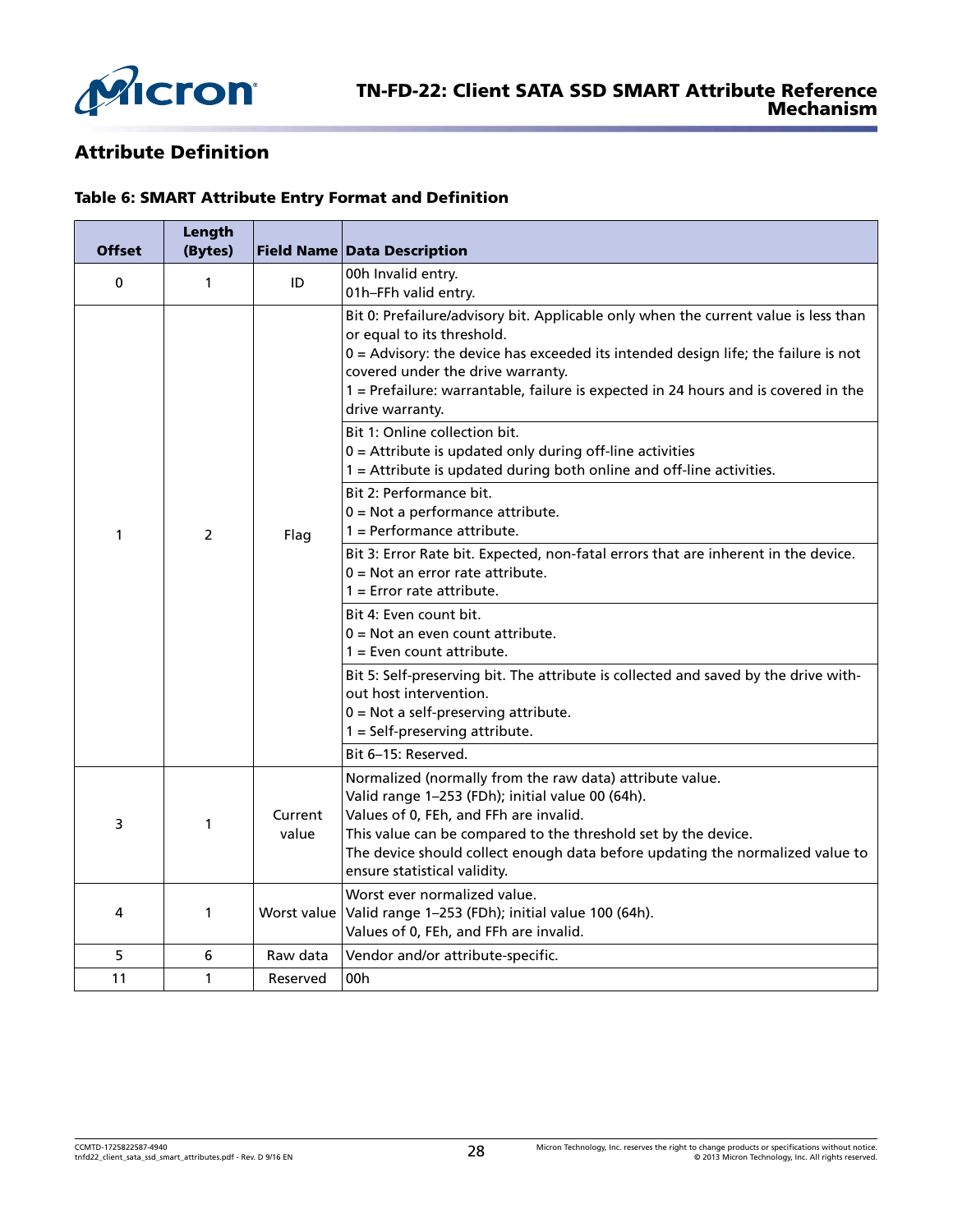

## Threshold Entry Definition

|  | Table 7: SMART Attribute Threshold Entry Format and Definition |  |
|--|----------------------------------------------------------------|--|
|  |                                                                |  |

| <b>Offset</b> | Length<br>(Bytes) |                                                                                             | <b>Field Name Data Description</b>                                                       |
|---------------|-------------------|---------------------------------------------------------------------------------------------|------------------------------------------------------------------------------------------|
| 0             |                   | ID                                                                                          | Corresponds to the ID field in the SMART Attribute Entry Format and Definition<br>table. |
|               |                   | 00h = Valid threshold value, always passing, as the current value will always be<br>larger. |                                                                                          |
|               |                   | Threshold                                                                                   | 101h = Valid threshold value.                                                            |
|               |                   |                                                                                             | $FDh = Maximum value.$                                                                   |
|               |                   |                                                                                             | $F E h =$ Invalid threshold value.                                                       |
|               |                   | FFh = Valid threshold value, always failing.                                                |                                                                                          |
| 2             | 10                | Reserved                                                                                    | 00h                                                                                      |

Notes: 1. For SMART attributes that do not use thresholds, the Threshold field is set to 00h to indicate an always-passing condition.

2. For SMART attributes that use thresholds, the thresholds are specified in the [SMART At](#page-2-0)[tributes Using Non-Zero Threshold Values](#page-2-0) section.